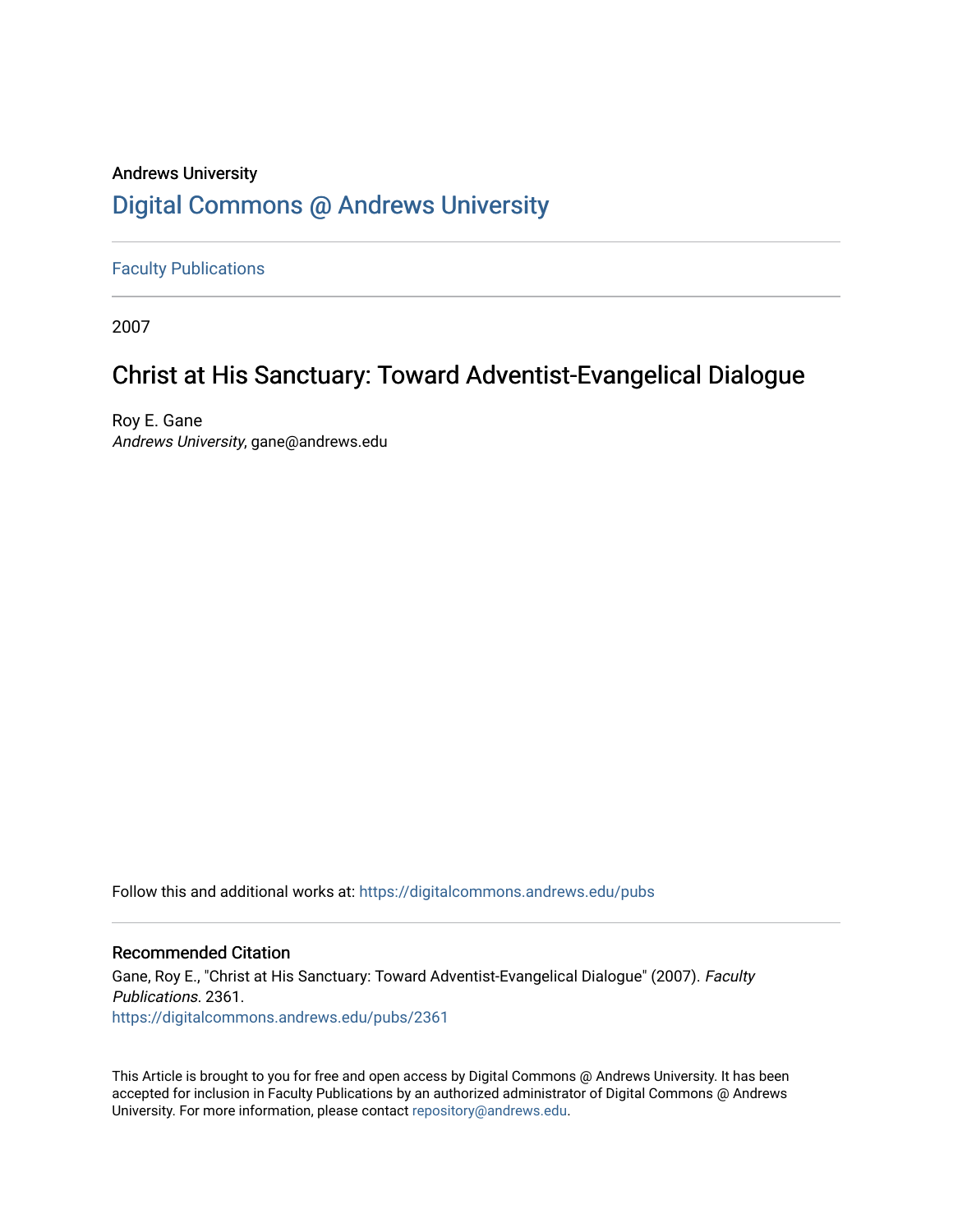# **CHRIST AT HIS SANCTUARY**

## **Toward Adventist-Evangelical Dialogue**

**Roy E. Gane**

Prof. of Hebrew Bible and Ancient Near Eastern Languages Director, Ph.D./Th.D. and M.Th. Programs Seventh-day Adventist Theological Seminary Andrews University

Paper presented at dialogue with World Evangelical Alliance Andrews University August 6, 2007

The Seventh-day Adventist understanding of the biblical earthly and heavenly sanctuaries is compatible with evangelical theology up to a point, beyond which the Adventist view is unique. The purpose of this paper is to briefly describe the commonality, specify the point of departure, and explain the uniqueness.

For my understanding of the sanctuaries, I am indebted to many scholars, such as the Adventist authors of the Daniel and Revelation Committee Series (7 vols.; ed. Frank Holbrook) and my Jewish mentor at the University of California, Berkeley, Jacob Milgrom (author of the Anchor Bible series commentary on Leviticus; 3 vols.). However, rather than reviewing a lot of literature on the topic, perhaps the simplest and most precise way for me to begin the present dialogue is to cite aspects of the biblical sanctuaries that I was able to include in the volume I wrote on *Leviticus, Numbers* for the evangelical NIV Application Commentary series (Zondervan, 2004), and explain aspects I intentionally left out because they belong to the uniquely Adventist sphere of interpretation. This particular process requires me to be excessively self-referential, for which I apologize in advance.

#### **SANCTUARY CONCEPTS COMPATIBLE WITH EVANGELICAL THEOLOGY**

Here are some key concepts regarding the biblical sanctuaries and their functions (especially regarding sacrifices) that are presented in my *Leviticus, Numbers* commentary. Not all evangelicals would agree with all of these points, but acceptance of them is by no means confined to Seventh-day Adventists.

#### *Christ's Sacrifice as the Remedy for Sin and its Results*

1. The life-and-death consequences graphically portrayed in all of the varied ancient Israelite animal sacrifices reached fulfillment in the rich, once-for-all sacrifice of Christ, "the Lamb of God, who takes away the sin of the world"  $(1:29)^1$ 

 <sup>1</sup> Roy Gane, *Leviticus, Numbers* (NIV Application Commentary; Grand Rapids: Zondervan, 2004), 68; cf. 69-70, 89-92.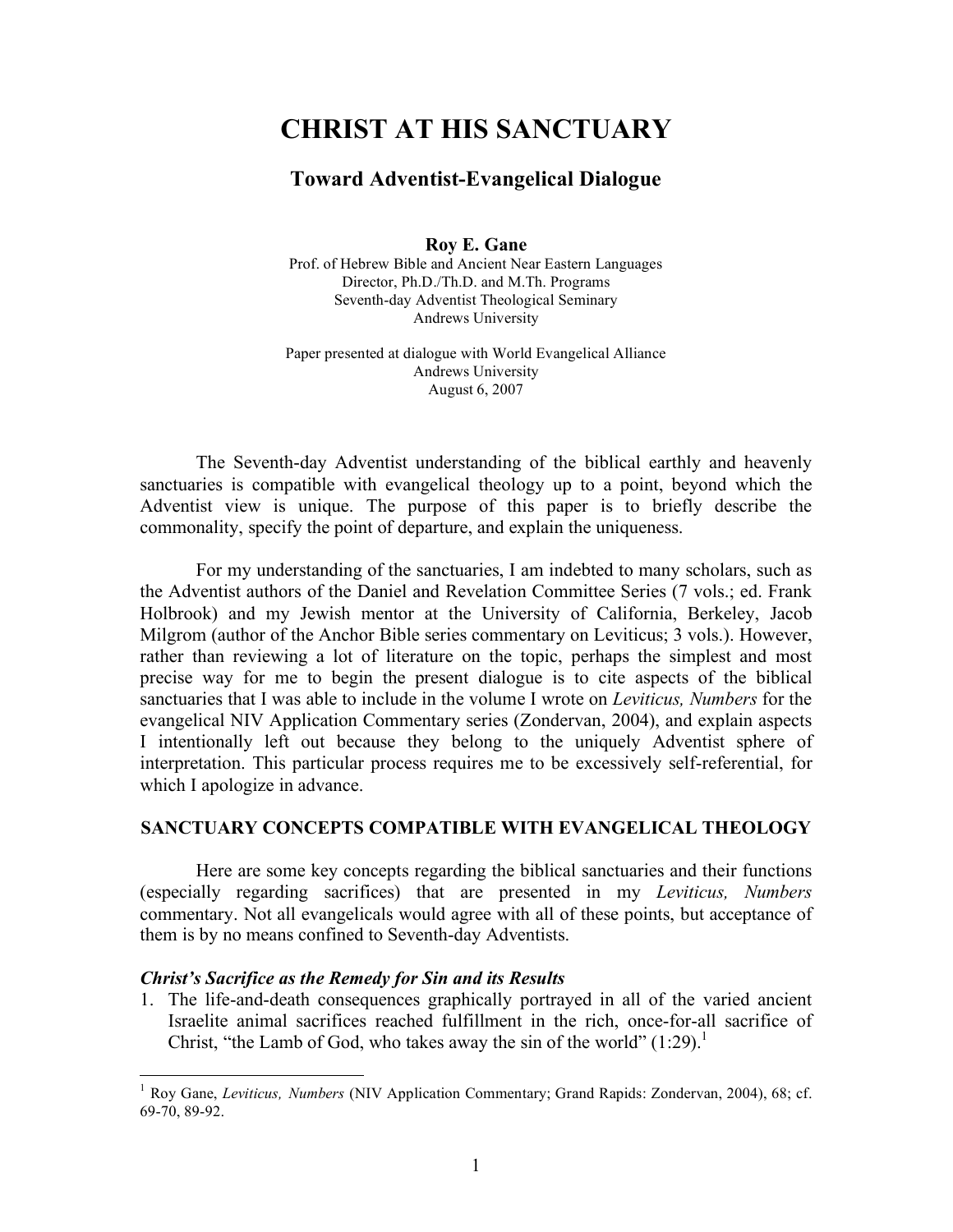- 2. Just as purification (so-called "sin") offerings remedied not only acts of sin but also physical ritual impurities signifying the state of mortality resulting from sin, through Christ's sacrifice, God "not only forgives us from our sins (1 Jn 1:9), he heals us from our disease of *mortality* and gives us eternal *life* (Jn 3:16)!"<sup>2</sup>
- 3. "Christ's sacrifice is crucially necessary because it enables God to *maintain his justice when he extends mercy* by forgiving human beings who have violated his law. Only this sacrifice makes it possible for God to be just when he justifies those who believe (Rom. 3:26)."<sup>3</sup>
- 4. God directly pardons sinners. He has never delegated to any human being (including priest) the right to grant forgiveness as he does.<sup>4</sup>
- 5. "Forgiveness through expiation mediated by Aaronic priests at the Israelite sanctuary was provisional, contingent on the future sacrifice of Christ (Heb . 9:9; 10:1-4, 11)."<sup>5</sup>
- 6. "As evidence for the substitutionary nature of Christ's atonement, Christians need look no further than the fact that as Priest he bore human sins and as Victim he died for those sins."<sup>6</sup>

## *Christ's Priestly Ministry in God's Heavenly Sanctuary*

- 1. We no longer need human priests in a sanctuary/temple on earth because Christ, the uniquely divine-human substitute for sinners and mediator between God and humanity, has inaugurated his better, truly efficacious priestly ministry in God's heavenly temple following his ascension.<sup>7</sup>
- 2. Now that Christ ministers in heaven, there is no Christian holy place where God's glorious Shekinah Presence visibly resides at one particular location on earth. Therefore, "Christians are no longer obliged to observe the Pentateuchal laws of ritual purification, which governed interactions between the Israelites and the Lord while he dwelt among them in his sanctuary."<sup>8</sup>

## *Vertical and Horizontal Typology*

- 1. There is "vertical" correspondence/typology between God's sanctuary up in heaven and the Israelite sanctuary down on earth, which was a "copy and shadow of what is in heaven" (Heb 8:5; cf. Exod 25:9).<sup>9</sup>
- 2. There is "horizontal/historical" correspondence along the timeline of history: "From the perspective of the New Testament, the Israelite sanctuary system 'prophesied' later and greater realities of salvation history, whether on earth or in heaven.<sup>510</sup> Thus, the cross of Christ fulfills the function of the "altar" for Christians (Heb 13:10-12)

<sup>&</sup>lt;sup>2</sup> Ibid., 228, quoting Roy Gane, *Altar Call* (Berrien Springs, MI: Diadem, 1999), 118.<br>
<sup>3</sup> Gane, *Leviticus, Numbers*, 127; cf. 128.<br>
<sup>4</sup> Ibid., 102-103.<br>
<sup>6</sup> Ibid., 179-180.<br>
<sup>6</sup> Ibid., 197.<br>
<sup>7</sup> Ibid., 180-185.<br>
<sup>8</sup> varieties, see Richard M. Davidson, *Typology in Scripture: A Study of Hermeneutical tu/poß Structures* (Andrews University Seminary Doctoral Dissertation Series 2; Berrien Springs, MI: Andrews University Press, 1981). On ways in which the Israelite sanctuary represented various aspects or roles of Christ, see Gane, *Altar Call*, 38.

<sup>&</sup>lt;sup>10</sup> Gane, *Leviticus, Numbers,* 181.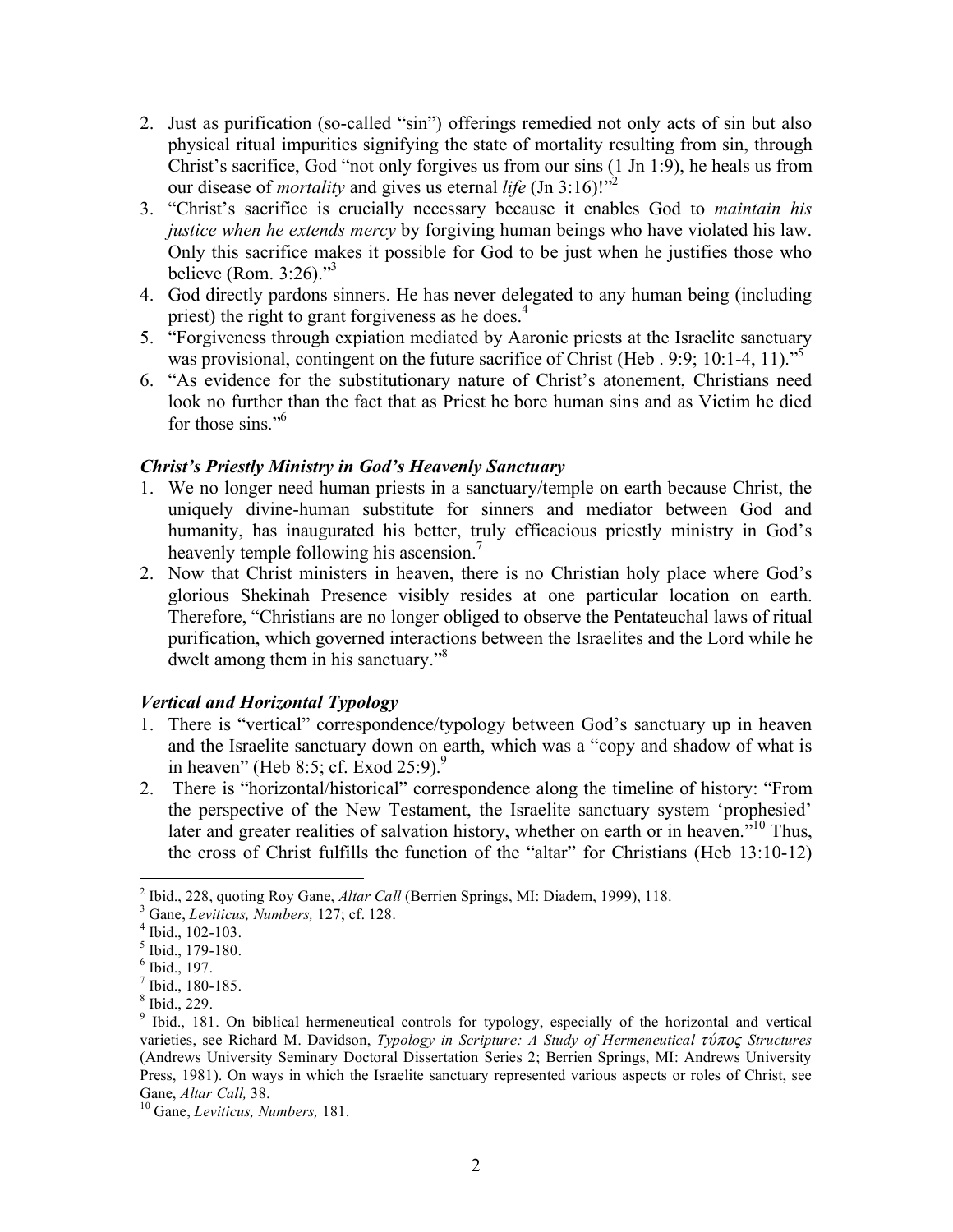and Israelite spring festivals prefigured Christ's death and resurrection (1 Cor 5:7; 15:20).

## *Transfer of Sin and Stages of Atonement*

- 1. Leviticus 6:27-28 shows that purification (so-called "sin") offerings, prefiguring Christ's sacrifice, had unique transfer properties: "By carrying evils from those who offered them, these sacrifices polluted what they touched even accidentally. Since the ritual required that the blood and suet contact part of the sanctuary, the sanctuary received contamination that had to be removed on the Day of Atonement."<sup>11</sup> God's "goal was to purify faulty people, not to pollute his sanctuary, but the effect on the sanctuary was an inevitable side-effect."<sup>12</sup>
- 2. The ancient Israelite ritual system enacted two major stages of atonement, first throughout the year and then on the Day of Atonement/Purgation: *Stage* 1: Throughout the year purification offerings removed evils from their offerers and left those evils at the sanctuary, where they accumulated. Thus, the evils were moving *into the sanctuary.* This stage resulted in *forgiveness* (*slḥ*) or *physical cleansing* (*ṭhr*) for the offerer.

*Stage 2:* On the yearly "Day of Purgation," special purification offerings removed *from the sanctuary* and camp the evils that had accumulated in the sanctuary throughout the year. This stage resulted in *moral cleansing* (*ṭhr*) for the Israelites. 13

3. As in the Israelite ritual system (especially in Leviticus), the New Testament indicates that there are stages of reconciliation  $(=$  at-one-ment) between God and his people. Paul wrote that through Christ's death, God had already reconciled human beings to himself (Rom 5:10; Col 1:22; 2 Cor 5:18-19), but on the other hand, he appealed: "Be reconciled to God" (2 Cor 5:20). This is because Christ's once-for-all sacrificial death (Heb 9:26, 28) made complete provision for the salvation of all who accept him (Jn 3:16-18), and as long as human relationships with God are being healed through Christ's intercession and the ongoing transforming power of the Holy Spirit, the Lord is reconciling people to himself. All reconciliation/atonement flows from Christ on the cross, but the cross was not the end of the story. Just as priestly mediation was essential for Israelite sacrifice, Christ's "intercession is an intense reality—a work that is absolutely necessary—and without which the continued application of redemption cannot take place."<sup>14</sup>

## *Judgment for Vindication of God and His People*

1. God's sanctuary represents his character (love, including justice and mercy), authority, and reputation. So purification of the sanctuary on the Day of Atonement (*Stage 2*) enacted vindication of the justice of God's character, which was necessary

 <sup>11</sup> Ibid., 150; cf. 148-149; for more detail, see Roy Gane, *Cult and Character: Purification Offerings, Day*

<sup>&</sup>lt;sup>12</sup> Gane, *Leviticus*, *Numbers*, 150.<br><sup>13</sup> Ibid., 278; cf. 277, 279-283; incorporated into a study note in *Faith in Action Study Bible* (Grand Rapids: Zondervan, 2005), 174. For much more detail, see Gane, *Cult and Character*, 267-302.<br><sup>14</sup> Gane, *Leviticus, Numbers*, 292-293, quoting Andrew Murray, *With Christ in the School of Prayer* 

<sup>(</sup>Springdale, PA: Whitaker House, 1981), 194.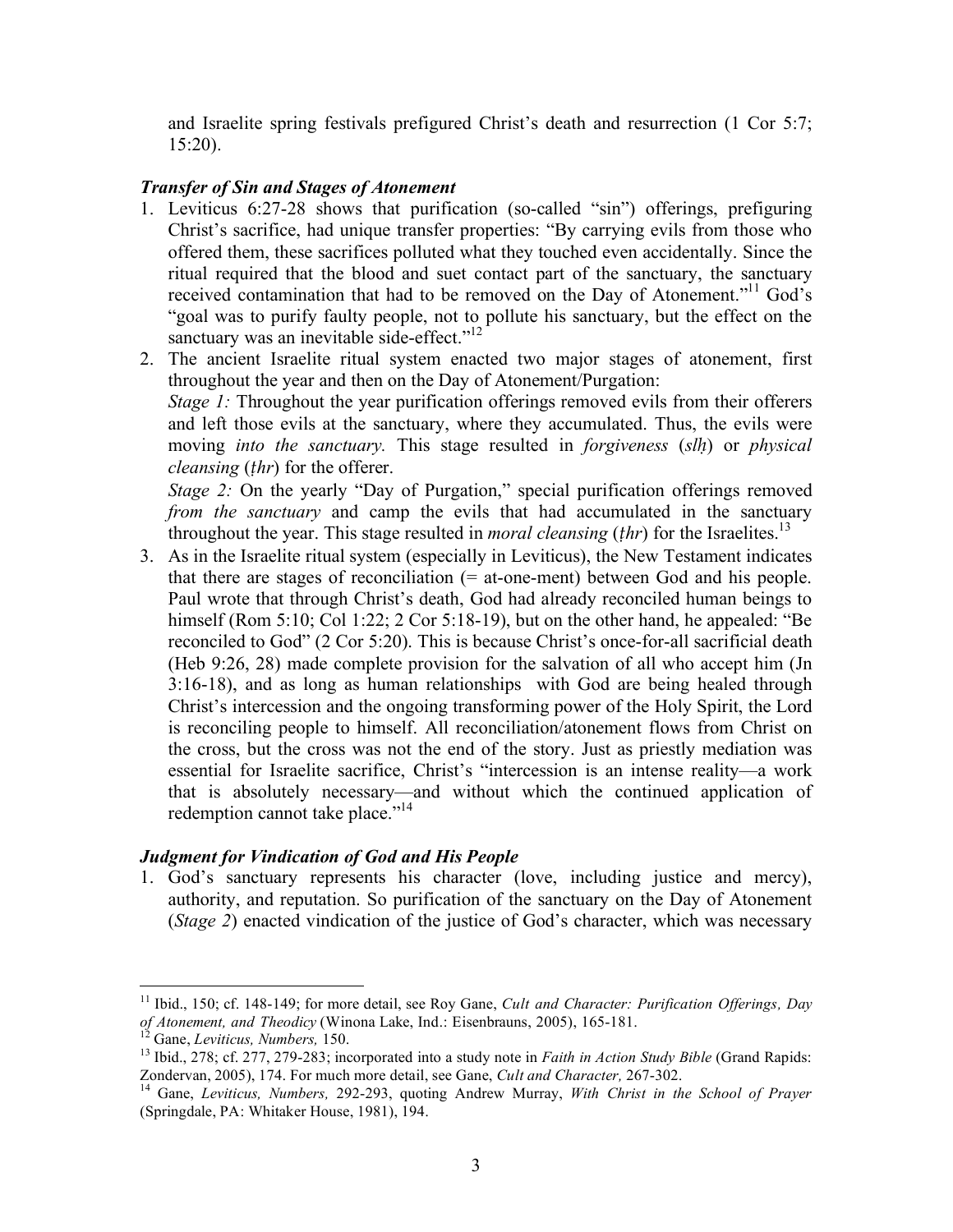because he had incurred judicial responsibility through showing mercy to guilty but repentant people by forgiving rather than condemning them (*Stage 1*). 15

- 2. The Day of Atonement was Israel's judgment day, when those who continued to accept his gift of grace and received moral cleansing/vindication showed ongoing faith and loyalty to him by practicing self-denial and abstaining from work (Lev  $16:29-31$ <sup>16</sup>
- 3. On the Day of Atonement (Lev 16) there was also judgment on Azazel's goat (socalled "scapegoat"), who represented not Christ but Satan, the archenemy of God who originated sin, and tempts and maliciously accuses his people.<sup>17</sup>

#### **POINT OF DEPARTURE**

In the following portion of my *Leviticus, Numbers* commentary, I came up to the point of departure into unique Adventist interpretation, but intentionally stopped just short of it:

We have found that purging the ancient Israelite sanctuary once a year signified the clearing of God's reputation with regard to his treatment of people who had made different kinds of choices regarding him. Since Christ's ministry in God's heavenly temple has superseded the Aaronic services (Heb. 7-10) at the earthly "copy and shadow" (8:5), the possibility arises that Christ as Victim-Priest may address a burden of God's reputation that is borne at his headquarters in the temple.

This possibility is strengthened by the fact that "heavenly things" had to be purified by Christ's sacrifice at the beginning of his priestly ministry in God's temple (Heb. 9:23), just as part of the earthly sanctuary received purging blood when Aaron and his sons were consecrated  $(9:21;$  cf. Lev. 8:15—outer altar). Thus "the New Testament does not limit the application of Christ's death to cleansing the person; it also affirms that the sanctuary has been purified by the blood of Christ so that we now have access into the heavenly court." If Christ's better sacrifice has this function at the beginning of his priestly ministry, perhaps it also cleanses the heavenly sanctuary later on in some way that is analogous to the purgation accomplished by the Israelite high priest on the Day of Purgation (see comments on Lev. 23:26-32).

God's temple in heaven would be affected by spiritual rather than ritual transactions. We pray to confess our sins rather than physically leaning our hands on Christ's head, and he forgives and cleanses us (1 John 1:9). He purifies our consciences with his blood (Heb. 9:14), but this is not literal, physical blood that he took with him in a container when he ascended to heaven. Rather, Christ has carried the "cross event" with him to heaven in his own person (Rev.  $5:6$ ).<sup>18</sup>

 <sup>15</sup> Gane, *Leviticus, Numbers,* 284-288, 293-295; for more detail, see idem, *Cult and Character,* 318-323,

<sup>&</sup>lt;sup>16</sup> Gane, *Leviticus*, *Numbers*, 404-409; for more detail, see idem, *Cult and Character*, 305-318.<br><sup>17</sup> Gane, *Leviticus*, *Numbers*, 288-291, 295-297; cf. idem, *Cult and Character*, 261-266.<br><sup>18</sup> Gane. *Leviticus*. *Exposition of the Book of Leviticus* (Grand Rapids: Baker, 2002), 136. Cf. Gane, *Leviticus, Numbers,* 409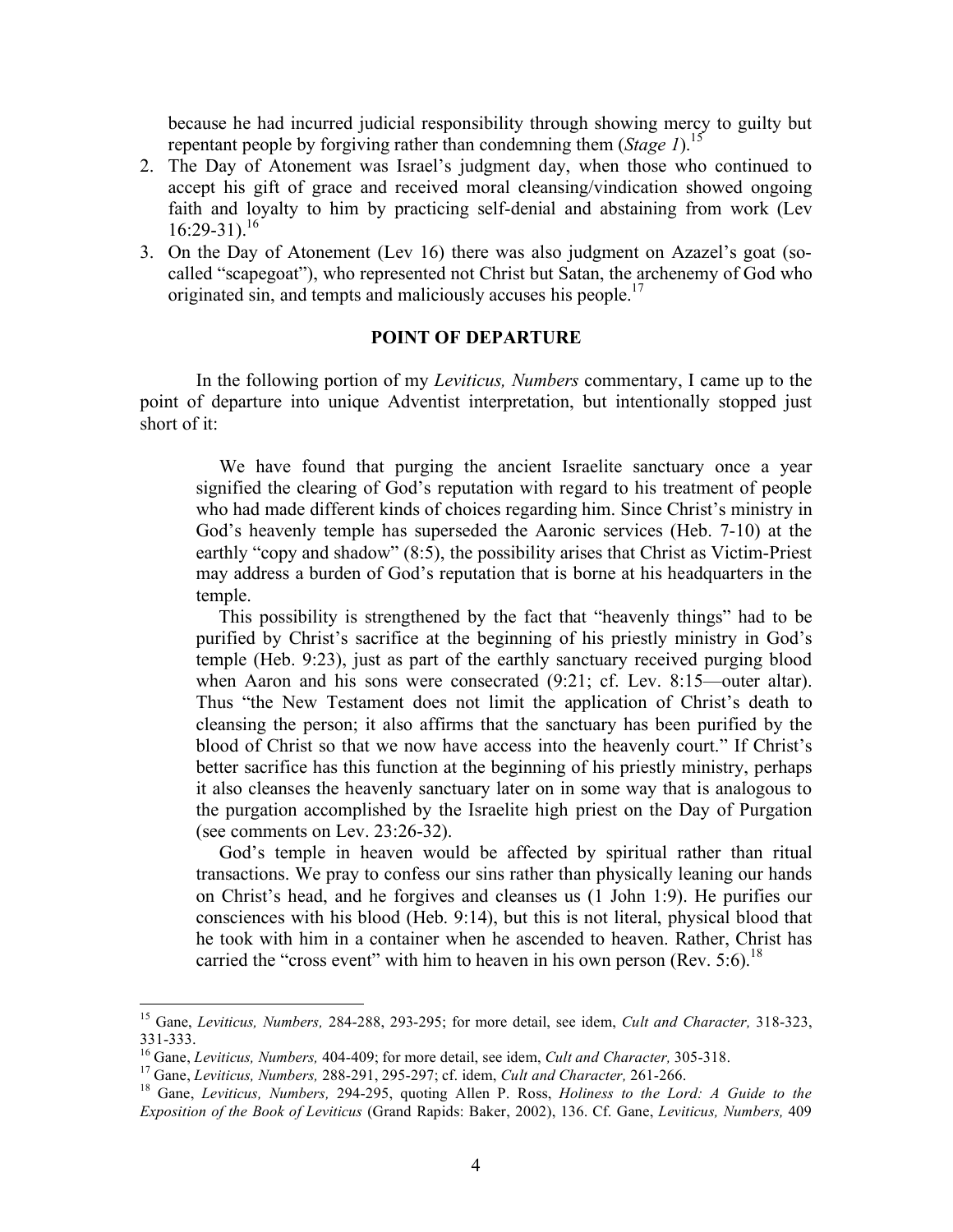Seventh-day Adventists find the possibility suggested by the typology to be confirmed: Christ's better sacrifice indeed "cleanses the heavenly sanctuary later on in some way that is analogous to the purgation accomplished by the Israelite high priest on the Day of Purgation." This confirmation is found in eschatological passages of Scripture. Thus Seventh-day Adventists combine sanctuary typology and eschatology, seeing biblical evidence for a last phase of atonement at the heavenly temple, which functions as the antitype to the Israelite Day of Atonement.

#### **ESCHATOLOGICAL PRE-ADVENT JUDGMENT**

In the Bible there are several phases of divine judgment applying to the whole world, including judgment of the world at the cross in the sense of casting out the "ruler of this world," i.e., Satan, the usurper (Jn 12:31), announcing the verdict of judgment that separates the loyal from the disloyal among the nominal people of Christ at his Second Coming (Matt 25:31-46), a deliberative phase of judgment after the Second Coming during the millennium, apparently to fix penalties on those who are already condemned as lost (Rev 20:4, 12-13), and the final execution of judgment on the disloyal and wicked when they, Satan, and all evil are destroyed at the end of the millennium (vv. 9-10, 14, 15). So God's "judgment" is a process spanning a long period of time.

Within the judgment process, there is another phase. Revelation 22:12 says: "Behold, I am coming quickly, and My reward [is] with Me, to render to every man according to what he has done" (NASB95 here and in subsequent quotations unless otherwise indicated). In context, this means that when Christ comes again, human fates have already been decided on the basis of prior deliberation regarding the way they have lived. A number of passages reveal this phase of deliberative judgment before Christ's Second Coming.

The apostle Paul spoke of "the day when, according to my gospel, God will judge the secrets of men through Christ Jesus" (Rom 2:16; cf. Eccl 12:14). Lest anyone think this doesn't apply to "born again" Christians, he affirmed that "we will all stand before the judgment seat of God"  $(14:10)$ .<sup>19</sup> Such accountability sounds scary, and indeed it should be to those inclined to be disloyal. However, for the loyal, who have made a covenant with God by sacrifice (Ps 50:5) through accepting Christ as their sufficient sacrificial Substitute and merciful Mediator, and who hold on by faith to the forgiveness and transformation that he has provided (cf. Col 1:21-23), such a judgment would be a welcome opportunity for divine justice and vindication (cf. Ps 35:24; 50:3-6; 96:10-13; 135:14) against the oppressive accusations of Satan, who tries to claim God's people as his own because they have sinned (Zech 3:1-5; Rev 12:10).

on Lev 23:26-32, showing the connection between the Israelite Day of Atonement and the future "Day," when the Lord judges his people (Heb 10).<br><sup>19</sup> Jn 3:18 says literally, "He who believes in Him is not judged" (NASB and NASB95; cf. NJB). However,

several English translations recognize that in this context "judged" refers to the condemnation part of the judgment process: "He who believes in Him is not condemned" (NKJV; cf. NRSV, NIV).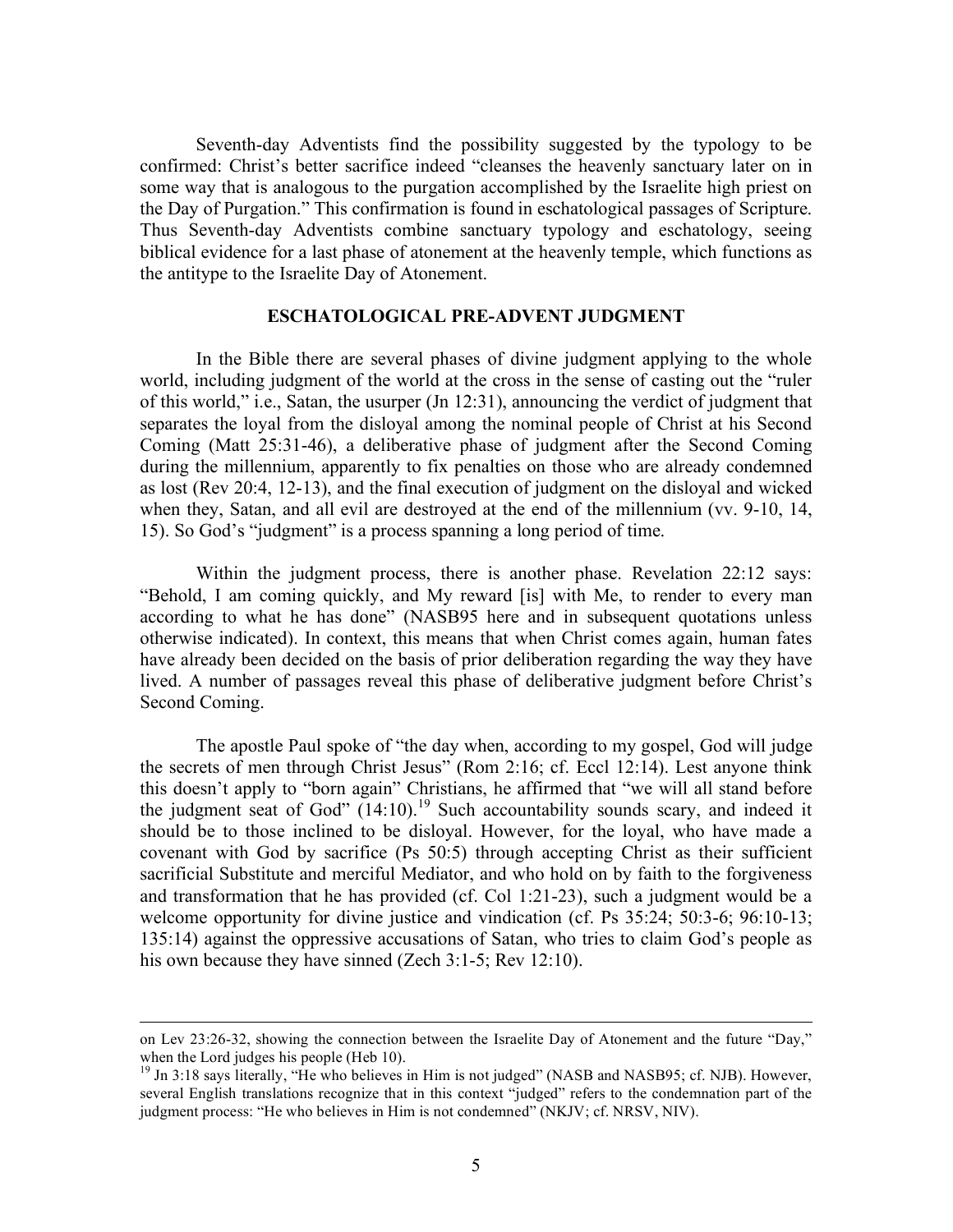Hebrews 10:26-30 warns Christians against future apostasy. Here the "terrifying expectation of judgment" (v. 27) has to do with the execution of punishment. However, the *a fortiori* argument referring to the pentateuchal guideline for capital cases ("dies without mercy on [the testimony of] two or three witnesses. How much severer punishment…"; vv. 28-30) implies that before the execution there is a deliberative phase involving witnesses, which is still future from the perspective of the author of Hebrews. Here the scope of God's judgment is: "His people" (v. 30).

In Revelation 14, an angel/messenger with an "eternal gospel" to proclaim to all inhabitants of Planet Earth (v. 6) announces: "Fear God, and give Him glory, because the hour of His judgment has come; worship Him who made the heaven and the earth and sea and springs of waters" (v. 7). We know that this time of judgment is before Christ's Second Coming because its proclamation is part of a gospel appeal to choose God before all fates are sealed. In verses 9-10, another angel warns: "If anyone worships the beast and his image, and receives a mark on his forehead or on his hand, he also will drink of the wine of the wrath of God." This refers to the previous chapter (Rev 13), where an arrogant, blasphemous beast (a composite of the predatory animals in the apocalyptic vision of Daniel 7) persecutes God's people, has power for 42 months  $(= 3 \text{ and } \frac{1}{2})$ years/times; Rev 12:14—"a time and times and half a time"; cf. v. 6—1,260 days), suffers a major wound but revives, and there is an attempt to coerce people to worship it.<sup>20</sup> So in Revelation 14 the appeal during the time of the judgment is God's answer to the threat posed by the beast.

Going back to Daniel 7, which provides background for Revelation, we find a succession of predatory beasts representing human powers, the fourth of which is depicted as a terrifying monster with ten horns. Among its horns there arises a new horn that begins little but grows powerful and arrogant and symbolizes a blasphemous, persecuting power that heavily engages in activity belonging to the sphere of religion: "He will speak out against the Most High and wear down the saints of the Highest One, and he will intend to make alterations in times and in law; and they will be given into his hand for a time, times, and half a time" (v. 25).

God's answer to the threat posed by the "little horn" power is an awesome eschatological judgment in heaven (vv. 9-10). This judgment follows and condemns the depredations of the arrogant and oppressive "little horn" power (vv. 11, 26), and vindicates the holy people of God. These people consequently receive eternal possession of the kingdom/dominion of this world (vv. 18, 22, 27) under the lordship of "One like a Son of Man" (= Christ), who receives the kingdom when he comes to the "Ancient of Days" (God the Father) in heaven (vv. 13-14). This conferral of status upon Christ in heaven through the judgment takes place before Christ's Second Coming.

The parallel with Revelation 13 and 14 is unmistakable: The same kind of oppressive, blasphemous earthly religious power, exercising domination for the same length of time, is followed by the same kind of divine response: a judgment. This

<sup>&</sup>lt;sup>20</sup> Cf. 2 Thess 2, where apostasy involves a blasphemous "man of lawlessness," who is finally destroyed at Christ's Second Coming (vv. 1-12).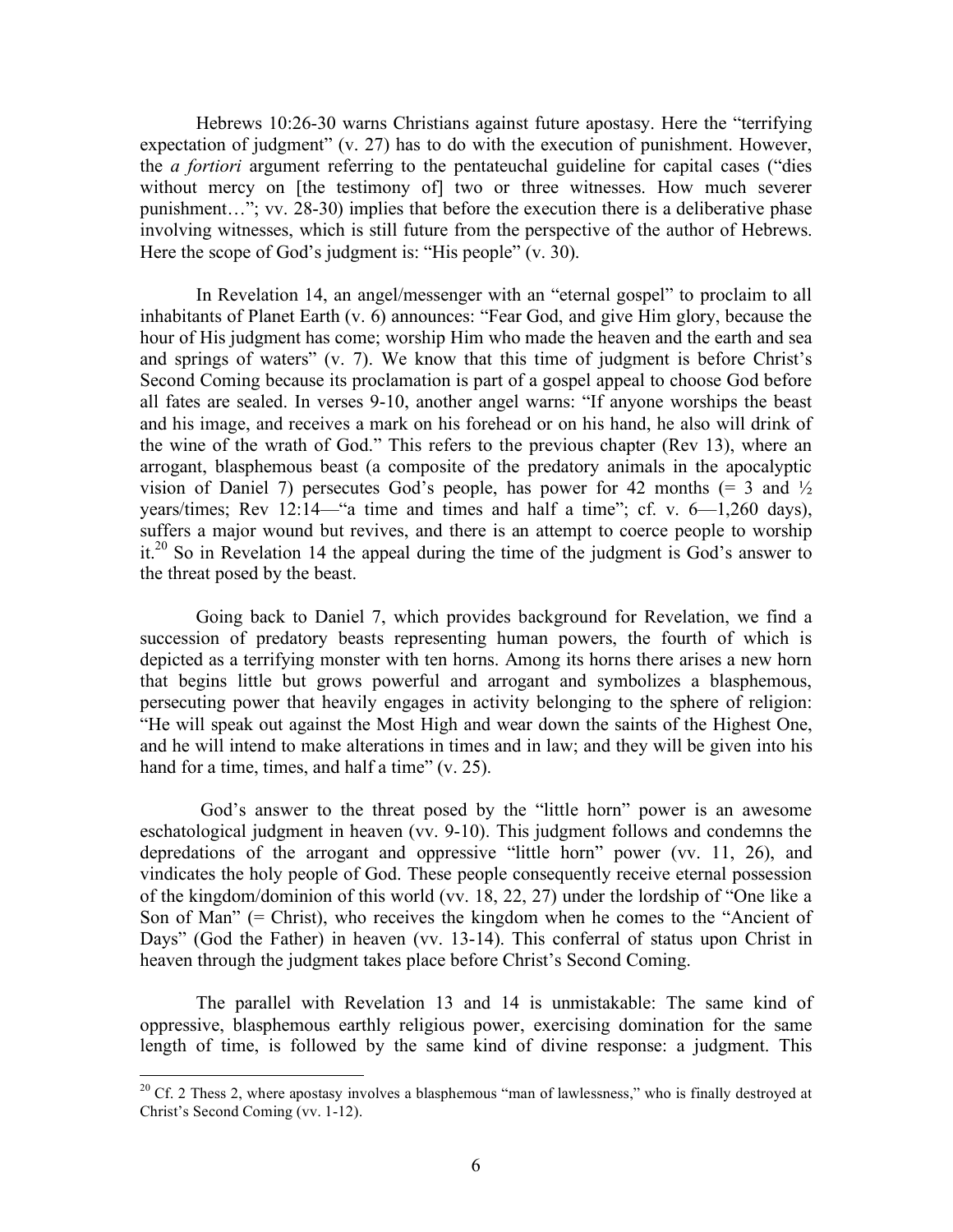intertextual comparison suggests that the "beast" of Revelation, still future from the perspective of the apostle John at the end of the first century A.D., represents the same power as the "little horn" of Daniel, and the judgments in Daniel 7 and Revelation 14 are the same event. $21$ 

The fact that in Daniel 7 books/records are used before a verdict is reached (v. 10) indicates that this is a deliberative phase of judgment, which considers the history of human deeds. Consequently, Adventists have often called this an "investigative" judgment. However, the investigation is not for God's information because he already knows everything. Rather, disclosure of this information is for God's created beings (e.g., "myriads upon myriads were standing before Him"; v. 10), so they will know that his treatment of human beings is fair. From this perspective, the tribunal could be called God's "demonstrative judgment."

The fact that the judgment is for the benefit of God's created beings, who cannot read thoughts as God can, explains why other biblical passages speak of God bringing works to judgment (e.g., Eccl 12:14) rather than thoughts of faith or lack thereof. While we are saved only by grace through faith (Eph 2:8), living faith works through love (Gal 5:6; James 2:26), so works are a valid symptom of faith, which can be witnessed by God's created beings.

The vision of Daniel 8 largely overlaps the chronological scope of chapter 7, but this time the eschatological remedy is presented from a different angle: "Unto 2,300 evening morning, then the sanctuary will be justified" (8:14; my literal translation). Within the parallel literary structures of Daniel 7 and 8, it is clear that the justifying of God's sanctuary is the functional equivalent of the judgment, indicating that these descriptions refer to the same divine response to religious rebellion against him.<sup>22</sup>

Daniel 8:14 raises two major questions: (1) How could God's sanctuary be justified through a judgment? and (2) How does the expression "2,300 evening morning" indicate the timing of the event? To answer these questions, we must examine the vision of Daniel 8 more closely.

## **HOW CAN GOD'S SANCTUARY BE JUSTIFIED THROUGH A JUDGMENT?**<sup>23</sup>

God's sanctuary/temple is the headquarters of his administration, where he has his throne (Jer 17:12). So his sanctuary represents his reputation, character, and authority. This is confirmed by the fact that his "name" was present at the sanctuary (Deut 12:5, 11), and his "name" has to do with his reputation (Ezek 20:9). Therefore, the common

<sup>&</sup>lt;sup>21</sup> Cf. Matt 24:15; Mk 13:14, where Jesus puts the "abomination of desolation," predicted by Daniel, in the future from his perspective.

<sup>&</sup>lt;sup>22</sup> Cf. William Shea, "Unity of Daniel," in *Symposium on Daniel* (ed. Frank Holbrook; Daniel and Revelation Committee Series 2; Washington, D.C: Biblical Research Institute, 1986), 2:209; Jacques Doukhan, *Daniel: The Vision of the End* (revised ed.; Berrien Springs, MI: Andrews University Press, 1987), 29-30. <sup>23</sup> This section is adapted from Roy Gane, *Who's Afraid of the Judgment?* (Nampa, ID: Pacific Press,

<sup>2006),</sup> 38-42.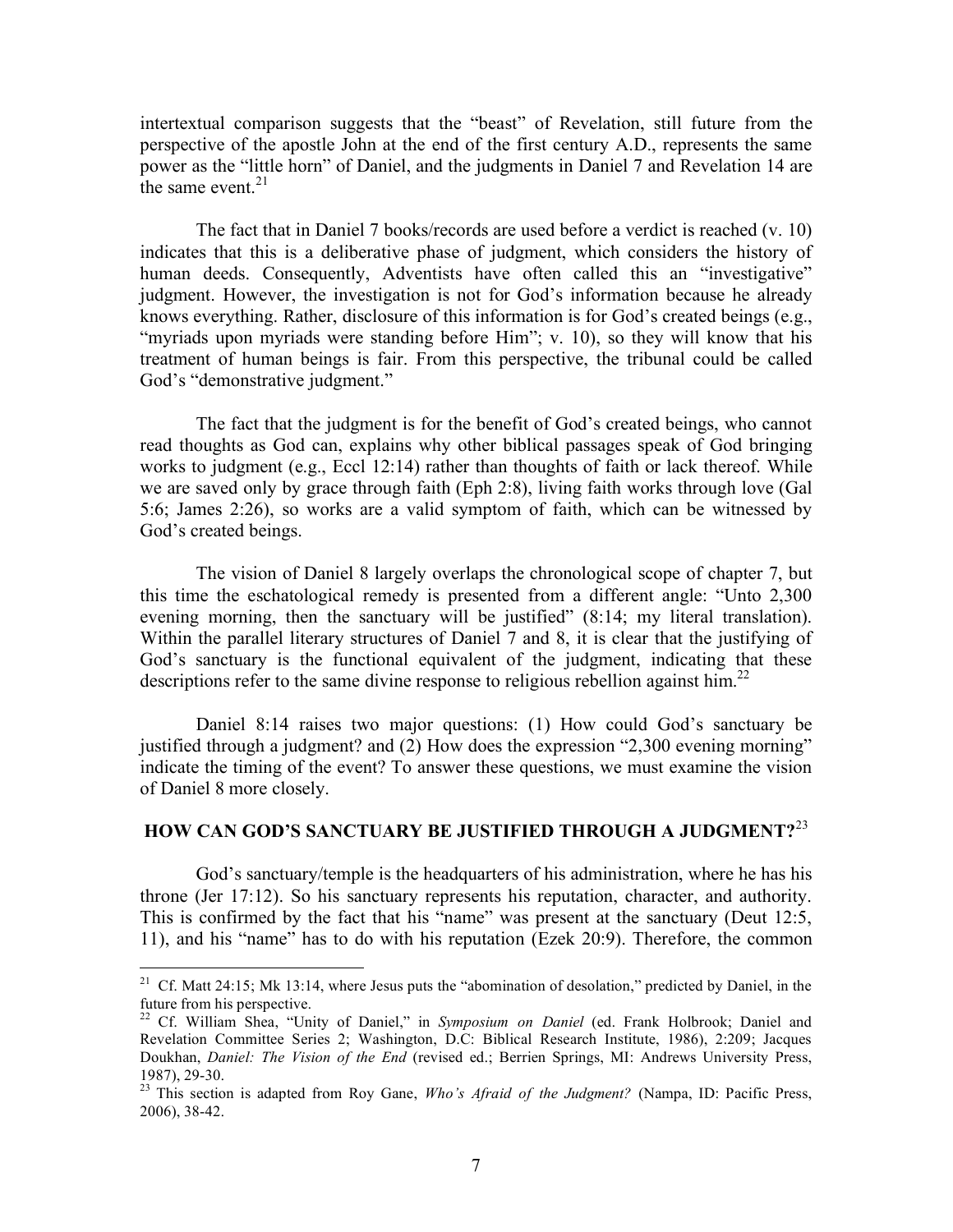denominator between the judgment and justifying the sanctuary is God's reputation: The judgment justifies/vindicates God's reputation, and this event is represented by the justifying/vindication of his sanctuary.<sup>24</sup>

Reinforcing the connection between sanctuary and judgment, there is a strong link between Daniel 8 and the Israelite Day of Atonement (Lev 16), which combined the themes of justifying the sanctuary and judgment: Ritual/symbolic cleansing of the sanctuary by blood (vv. 14-19) represented vindication of God, and at the same time those who showed loyalty to God were affirmed (Lev 16:30) but the disloyal were condemned (23:29-30).<sup>25</sup>

In addition to the fact that in Daniel 8:14 God's sanctuary is restored through being "justified," Daniel 8 alludes to the sanctuary and Day of Atonement in several ways:

- 1. In Daniel 8, Daniel saw two sacrificeable animals: a ram and a he-goat. These are found as a pair in only one ancient Israelite ritual context—the Day of Atonement as the two sacrifices of the Israelite nonpriestly community (Lev 16:5, 15, 24).<sup>26</sup>
- 2. In Daniel 8:11, the "little horn" removes the *tamid,* "Regularity," referring to regular worship, as indicated by the fact that elsewhere the Hebrew word *tamid,* "regularity/regular" qualifies a cluster of regular worship activities performed for God by his people at the Israelite sanctuary.<sup>27</sup>
- 3. In Daniel 8:11, the place of God's sanctuary is thrown down (cf. v. 13).
- 4. Daniel 8:12 refers to rebellion/transgression against the regular worship of God. The word for "rebellion" here is the noun  $pe\ddot{s}a^{\prime}$ , which appears in pentateuchal ritual law only in the context of the Day of Atonement (Lev 16:16, 21).

Thus far we have found that in Daniel 7 and 8 the solution to the problem of the "little horn," including its effect on God and on his people, is an awesome event that functions as a great end-time Day of Atonement before Jesus comes to earth again. Just as the Israelites could not see their high priest approach God in the sanctuary (Lev 16), Christ approaches his Father in heaven, out of earthly sight (Dan 7:13).

<sup>&</sup>lt;sup>24</sup> "In view of the idea of vindication in 8:14 and the fact that "Son of man" in the preceding chapter also represents vindication—the promises regarding the kingdom of God couched in the imagery of a new (cleansed, restored, vindicated) temple—it is not strange that some scholars have seen that 8:14 symbolically presents the same judgment pictured in 7:9-13" (Desmond Ford, *Daniel* [Nashville: Southern Publishing Association, 1978], 163).<br><sup>25</sup> Jews still observe Yom Kippur, the Day of Atonement, as a day of judgment according to rabbinic

tradition (Jacques Doukhan, *Secrets of Daniel: Wisdom and Dreams of a Jewish Prince in Exile* [Hagerstown, MD: Review and Herald, 2000], 128-129). For a linguistic link between the concepts of justifying and cleansing, where these ideas intersect in the semantic area of "vindication," see the synonymous parallelism in Job 4:17.<br><sup>26</sup> Cf. Doukhan, *Daniel: The Vision of the End*, 26-29.

<sup>&</sup>lt;sup>27</sup> Including weekly renewal of the "bread of the Presence" (Exod 25:30; Lev 24:8), daily maintenance of the lamps on the lampstand so that they can burn nightly (27:20; Lev 24:2-4), daily/continual mediation by the high priest, as represented by his unique garments (28:29, 30, 38), the daily burnt offering (29:38, 42), daily burning of incense (30:8), regular/continual maintenance of fire on the outer altar (Lev 6:13), and the high priest's regular grain offering (6:20).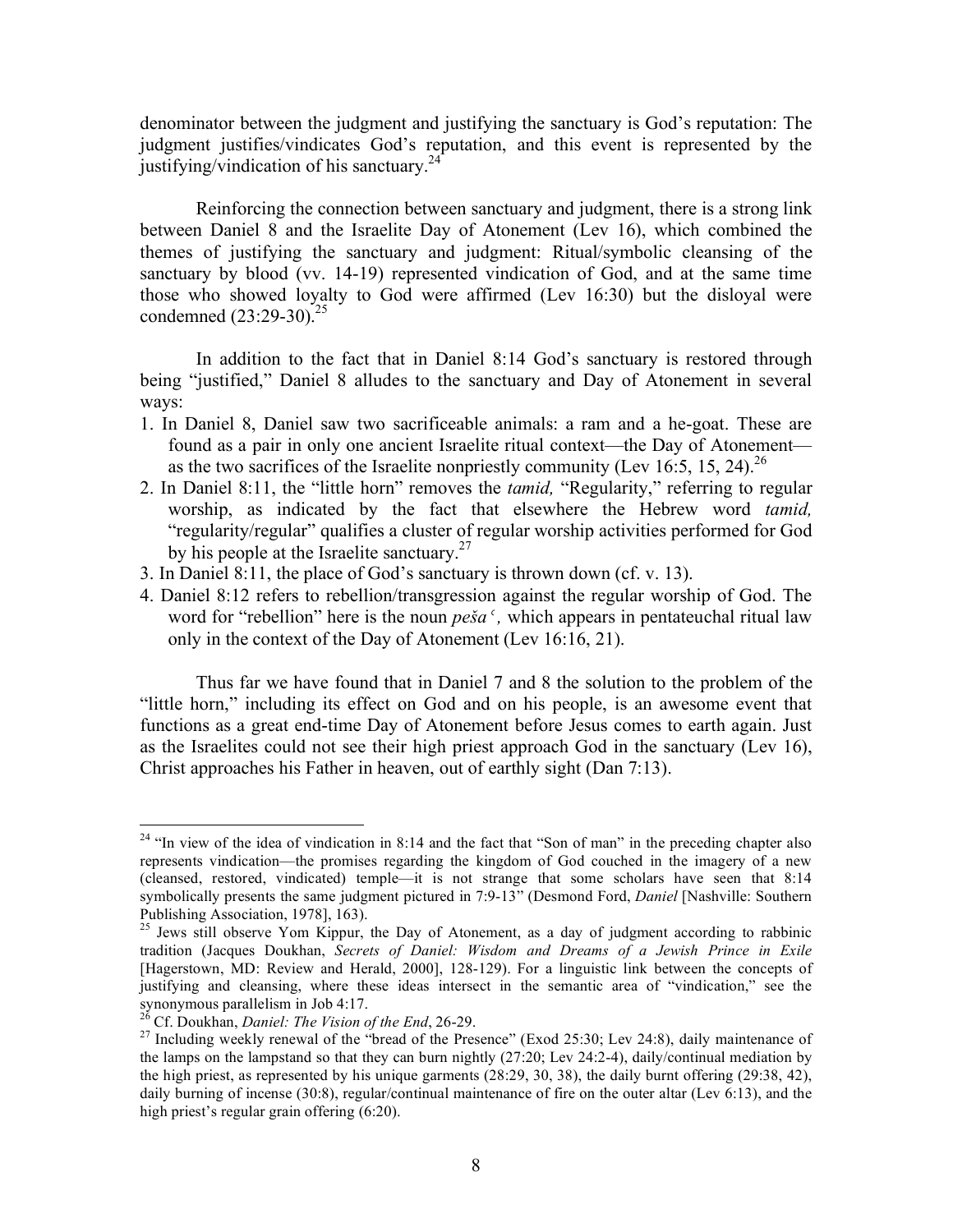A Day of Atonement judgment does not nullify the forgiveness that believers have already received. Against ubiquitous scholarly misconception for two thousand years, the biblical passages dealing with the Day of Atonement (Lev 16; 23:26-32; Num 29:7-11) say nothing at all about forgiveness because the great Day provided atonement *beyond* forgiveness: moral cleansing/vindication for the loyal, reaffirming the forgiveness that they had already received (Lev 16:30 in context).

In the ancient sanctuary, when the high priest enacted the judgment on the Day of Atonement, he didn't cleanse the sanctuary by wiping off the bloodstains that had been applied for sins during the year. No, he put more blood in several of the same places (Lev 16:14-19; compare 4:6-7, 17-18, 25, 30, 34), reaffirming the forgiveness that had already been given.

Whose blood did that represent? Christ's blood! Christ's sacrifice is so great that it not only purchases our forgiveness, it pays the cost of mercy after forgiveness, thereby reaffirming our atonement, our reconciliation with God. Let's hear it again for the blood of Christ!

Christ's blood applied to you in the judgment says: You are really forgiven and finally cleansed from any impediments to your covenant relationship with God. You belong to God, not to Satan.<sup>28</sup>

Just as Daniel 7 places a time limit on the persecutions of the "little horn" (verse 25—"a time, times, and half a time"), Daniel 8 limits the time during which God's sanctuary would suffer defilement: "Unto 2,300 evenings-mornings, then the sanctuary shall be justified" (my translation).

## **WHEN DOES JUSTIFYING THE SANCTUARY (= JUDGMENT) BEGIN?**<sup>29</sup>

If God's pre-Advent judgment is the end-time equivalent of the Israelite Day of Atonement, on which God expected all of his faithful people to show their loyalty while his sanctuary was being purified (Lev 16:29-31; 23:26-32), shouldn't Christians know when the end-time judgment begins? God told the Israelites precisely when the Day of Atonement began so that they would know when to participate (Lev 23:27, 32).

Daniel 8 says the justifying of the sanctuary  $(=$  judgment) comes after  $"2,300"$ evening morning." This chapter parallels chapters 2 and 7 in that it covers a sweep of history from Daniel's day until the end of the present era.<sup>30</sup> The vision of Daniel 8 begins with the progression from Medo-Persia to Macedonia/Greece, which are explicitly identified in verses 20-21 and symbolized by a ram followed by a he-goat (verses 3-8). By nailing down the referents of these symbols, the text gives the reader indisputable historical anchor points.

<sup>&</sup>lt;sup>28</sup> Gane, *Altar Call*, 340. The typology/symbolism of the Day of Atonement begins to be fulfilled at the cross because that is when Christ's sacrificial blood was shed. But application of Christ's blood for the purpose of cleansing God's sanctuary = judgment does not begin until later because the judgment is still future from the perspective of the writer of Hebrews 10.<br><sup>29</sup> Based on Gane, *Who's Afraid of the Judgment?*, 36-38, 59-67.<br><sup>30</sup> On parallel historical outlines in Daniel 2, 7, 8, the Babylonian "Dynastic Prophecy," and t

Testament, see ibid., 42-44.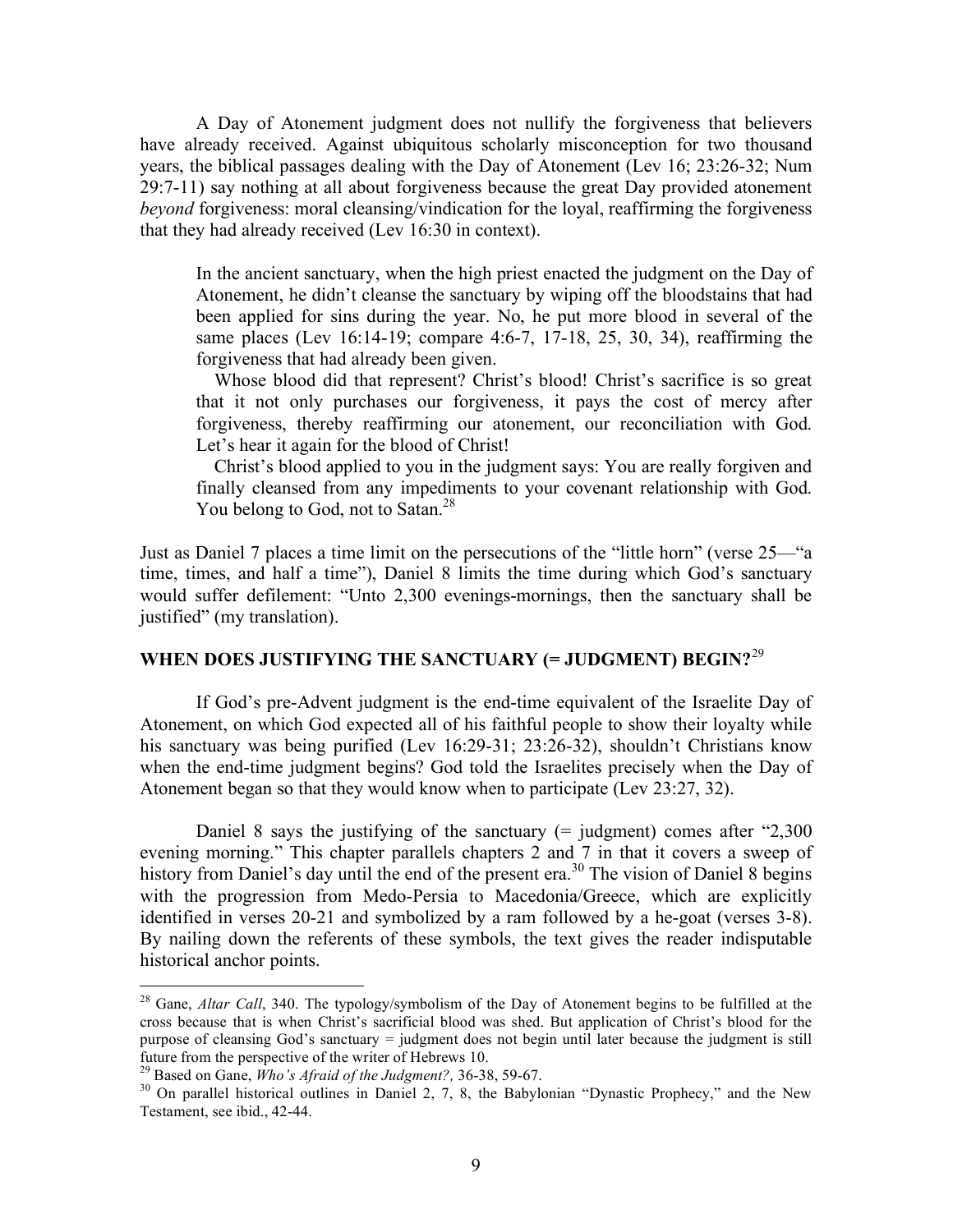Here are ten exegetical steps to identify the time when justifying the sanctuary begins: 31

# *Step 1: Identify the "little horn" (Daniel 8)*

In Daniel 8, God's sanctuary is justified at the end of "2,300 evening-morning" (v. 14) and solves problems caused by an evil "little horn" power. The "little horn" arose after a succession of powers:

- A ram (vv. 3-4) representing the **Medo-Persian** empire (verse 20) was conquered by a goat with a big horn (vv. 5-7), symbolizing **Greece/Macedonia** under its first king (v. 21). This must be Alexander the Great, who conquered Medo-Persia in the 330s B.C.
- When Alexander died, his kingdom was split into **four Greek (Hellenistic) kingdoms,** represented by four horns (vv. 8, 22). The four kingdoms were: Ptolemaic Egypt, Seleucid Syria, Attalid Pergamum, and Antigonid Macedonia.
- The "little horn" arose at the end of the rule of the four kingdoms (v. 23) from one of the 4 "winds of heaven," that is, directions to which Alexander's empire was divided (vv. 8-9). It was distinct from the four Greek kingdoms and superseded them, building a great empire in several horizontal directions (south, east, and toward the "Beautiful [Land]" = Palestine, implying that it came from the northwest; v. 9). Then it went vertical as a religious power, persecuting the "host of heaven"  $(= God's people; v. 24)$ , challenging the Commander of the host, disrupting true worship of God, and putting something else in its place (vv. 10- 13). <sup>32</sup> Only one power fits this description: **Rome** in its pagan and papal phases. 33

 <sup>31</sup> Ibid., 62-67; adapted from Gane, *Altar Call,* 280-297; cf. Clifford Goldstein, *<sup>1844</sup> Made Simple* (Boise, Id.: Pacific Press, 1988).<br><sup>32</sup> On the horizontal and vertical dimensions in Daniel 8, see Shea, "Unity of Daniel," 193-195.<br><sup>33</sup> In attempting to establish Antiochus IV Epiphanes, a Hellenistic Seleucid ruler (reigned 175

as the "little horn," many scholars have taken "out of one of them" to mean that the "little horn" comes out of one of the Hellenistic horns. After all, horns do not come out of winds. But neither do horns normally grow out of other horns, and this is symbolic prophecy, where symbols need not conform to what we find in real life (see, e.g., 7:6). There are several reasons to reject an interpretation that Daniel 8 predicts the rise and career of Antiochus as *any* fulfillment (including an "apotelesmatic" one) of the "little horn." For example:

<sup>(1)</sup> "*Them"* in "out of one of them" at the beginning of verse 9 most naturally refers to the nearest antecedent: the immediately preceding "four winds of heaven" at the end of verse 8. So the "little horn" need not arise from a Hellenistic kingdom at all, but can simply come from one of the directions toward which Alexander's kingdom was divided.

<sup>(2)</sup> Daniel 8:9, presenting the "little horn," does not continue the description of the Hellenistic kingdoms, but begins a new literary unit containing elements equivalent to those found in the earlier paragraphs regarding the Medo-Persian ram and the Hellenistic he-goat: identification of origin, directions of expansion, and indication of power/greatness. This implies that the "little horn" is independent of the foregoing Hellenistic powers rather than continuing one of them (Martin Pröbstle, "Truth and Terror: A Text Oriented Analysis of Daniel 8:9-14 [Ph.D. dissertation; Andrews University, 2006], 534-537).

<sup>(3)</sup> In Daniel 8 the Medo-Persian ram "magnified himself" (verse 4), Alexander's Greek goat "magnified himself exceedingly" (verse 8), and the "little horn" "grew exceedingly great" (verse 9). If Antiochus were the "little horn," how could his greatness be comparable to that of Alexander the Great, or even mighty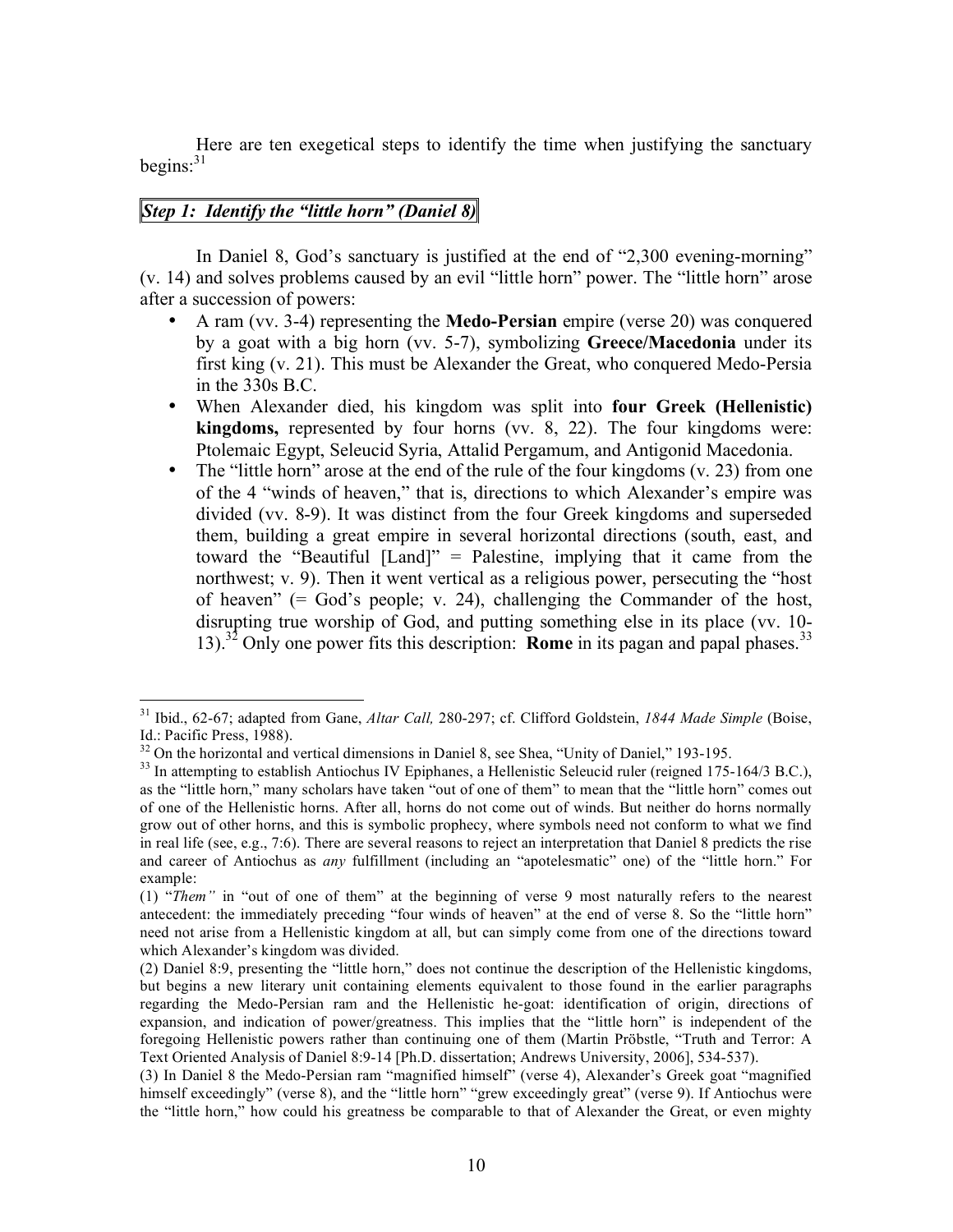The Roman empire was in control from shortly before the beginning of the Christian era to the fifth century A.D. The empire was superseded by the Church of Rome, which dominated the Middle Ages. If the justifying of God's sanctuary happens after domination by the "little horn" and if the "little horn" represents Rome, the sanctuary must be justified after domination by Rome.

# **Persia Greece 4 kdms Rome** *Sanctuary Justified*

*Note*: We have identified the vertical phase of the "little horn" with the Church of Rome, not out of some kind of prejudice, but by simply following the evidence in the Bible and recognizing the accurate way in which Daniel's prophecies have been fulfilled. By implicating the Church of Rome, the Bible warns against an institutional system of hierarchy, ritual, and dogma that is contrary to God and his pure worship, but it by no means excludes all members of that communion from ultimate salvation.<sup>34</sup> Jesus said, "And I have other sheep, which are not of this fold; I must bring them also, and they shall hear My voice; and they shall become one flock with one shepherd" (Jn 10:16; cf. Rev 18:4, calling people from end-time "Babylon"). Through the centuries, there have been many wonderful people belonging to the Church of Rome, whose sincerity, spirituality, sacrificial living for Christ, and unselfish service for others are a source of inspiration to all Christians. Would that we were all as devoted as Mother Teresa!

## *Step 2: Recognize that the 2,300 days cannot be literal days*

The question in Daniel 8:13 is: "How long is the vision...?" The answer is: "2,300 evening-morning," that is, 2,300 days (v.  $14$ ).<sup>35</sup> But the vision lasts from Medo-Persia at the beginning of Daniel 8 (vv. 1-2) until the end of Rome, a period covering many centuries. This is many times longer than 2,300 literal days, which is less than 6 and 1/2 years.

## *Step 3: Recognize that Daniel 9 explains the vision of Daniel 8*

 $\overline{a}$ 

Daniel prayed to God (9:3-19), who sent Gabriel (vv. 20-23) to help him "understand the vision" (v. 23) by giving him additional information. There is no vision in Daniel 9, so this must be the vision of Daniel 8. Gabriel comforted Daniel by telling him that the Jews would be restored to their land and temple sooner than the end of the 2,300 days. Within "seventy weeks," Jerusalem would be restored and "an Anointed Prince," the Messiah, would come (9:24-27).

Medo-Persia? Rather than expanding his empire, he failed to conquer Egypt and was driven out of Palestine by the Maccabees.

For more detail, see William Shea, *Selected Studies on Prophetic Interpretation* (ed. Frank Holbrook; Daniel and Revelation Committee Series 1; Silver Spring, MD: Biblical Research Institute, 1992), 31-66; Desmond Ford, *Daniel* (Nashville: Southern Publishing Association, 1978), 164, 188, 191; Gane, *Who's* Afraid of the Judgment?, 78-86.<br><sup>34</sup> Gerhard Pfandl, *Daniel: The Seer of Babylon* (Hagerstown, MD: Review and Herald, 2004), 82-83.<br><sup>35</sup> For reasons why "evening morning" here means "day" (not half-day) units, see Gane,

*the Judgment?,* 83-85.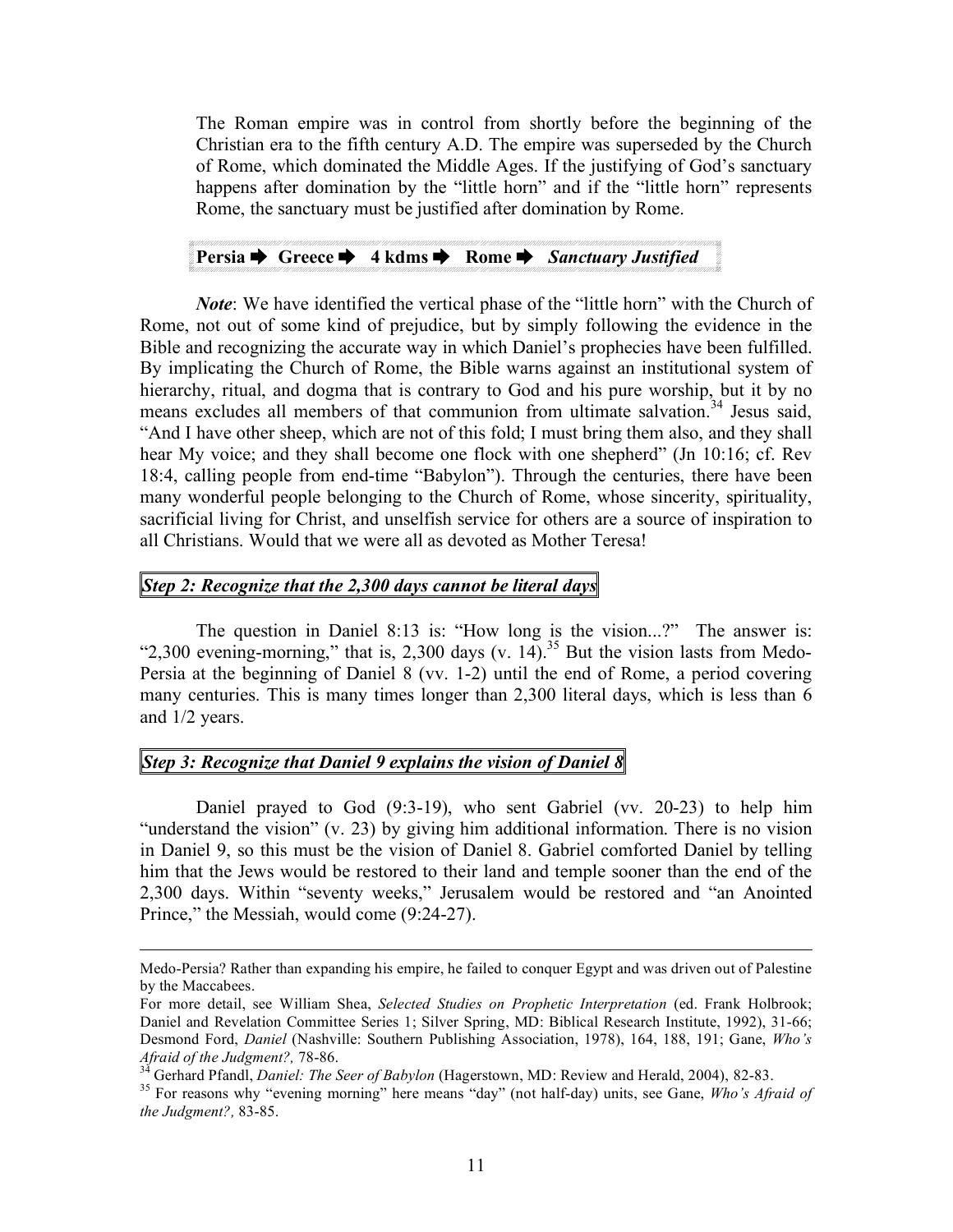### *Step 4: Identify the date when the "seventy weeks" began*

Daniel 9:25 gives the beginning of the "seventy weeks": "from the issuing of a decree to restore and rebuild Jerusalem." The word/decree that resulted in the restoration of Jerusalem as the capital of the Jews was the decree of the Persian king **Artaxerxes I,** which went with Ezra to Jerusalem in the seventh year of his reign (Ezra 7), which was **457 B.C.** 36

# *Step 5: Recognize that the "seventy weeks" are weeks of years*

The "seventy weeks" began during the Persian era and were to include the rebuilding of Jerusalem and the coming of the Messiah. How could all that happen in seventy weeks of literal days, that is, 490 days? Leviticus 25 provides the solution. For the Israelites, a week could be a week of years: After seven Sabbaths/weeks of years (= 49 years), Jubilee freedom would come (Lev 25:8-10). Similarly, the "seventy weeks" of Daniel 9 are a large-scale Jubilee period. Freedom from domination by foreign powers could come after seventy weeks of years, which totals 490 years. The fact that the "seventy weeks" represent a period leading up to a kind of "Jubilee" is reinforced by verse 25, which refers to "seven weeks of years"  $(= 49 \text{ years})$  at the beginning of the "seventy weeks."<sup>37</sup>

## *Step 6: Find the end of the 490 years*

Taking into account the fact that there was no zero year between B.C. and A.D. time (1 B.C.  $\rightarrow$  1 A.D.; not 1 B.C.  $\rightarrow$  0  $\rightarrow$  1 A.D.), 490 years from 457 B.C. is 34 A.D. On a calculator:  $490 - 457 = 33$ , but add 1 because there was no zero year and therefore the 490 years reach forward an extra year. This is confirmed by Daniel 9:25-26, which says that the Messiah would come at the beginning of the last week of years (7 years before 34 A.D.), that is, after  $7 + 62 = 69$  weeks, which is 483 years, coming from 457 B.C. to 27 A.D.

|          |           | <b>Messiah</b>  |  |
|----------|-----------|-----------------|--|
| 457 B.C. |           | 27 A.D. 34 A.D. |  |
|          | 490 years |                 |  |

 <sup>36</sup> For "restore" (Hiphil of *<sup>š</sup>wb*) with <sup>a</sup> city as direct object meaning restoration to former ownership, cf. <sup>1</sup> Ki 20:34; 2 Ki 14:22 (Ibid., 74). Earlier decrees of Cyrus and Darius, also recorded in the book of Ezra, did not even mention the city of Jerusalem. On the dating of Artaxerxes's decree and Ezra's return, see Siegfried H. Horn and Lynn H. Wood, *The Chronology of Ezra 7* (Washington, D.C.: Review and Herald, 1953, 1970), especially 115, 127; cf. *The Seventh-day Adventist Bible Commentary* (ed. Francis D. Nichol; Washington, D.C.: Review and Herald, 1955), 3:100-108; Brempong Owusu-Antwi, *The Chronology of Daniel 9:24-27* (Adventist Theological Society Dissertation Series 2; Berrien Springs, MI: Adventist

Theological Society, 1995), 295-299. <sup>37</sup> L. Koehler, and W. Baumgartner, *The Hebrew and Aramaic Lexicon of the Old Testament* (Leiden: Brill, 2001), 2:1384 lists as the third meaning of *šabua* ', "week": "a week of years, a period of seven years," citing Dan 9:24, 25, 27.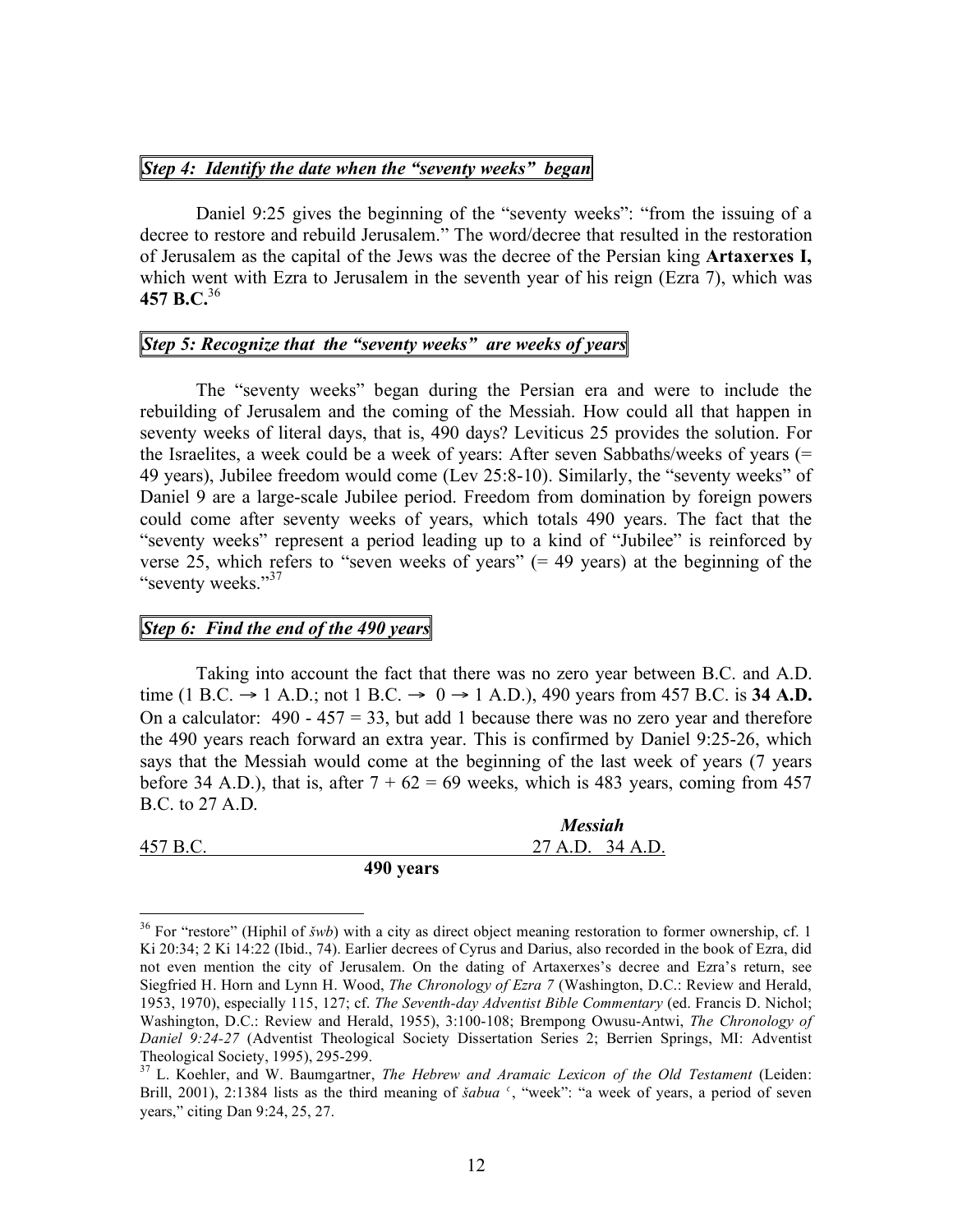We have strong evidence that this prophecy was accurately fulfilled in real time, indicating that Daniel's apocalyptic time periods are precise rather than chronologically meaningless. <sup>38</sup> Jesus was baptized and began his public ministry "in the fifteenth year of the reign of Tiberius Caesar" (Lk 3:1). It is well known from secular historical sources that Tiberius became sole emperor of Rome (after having been co-ruler in the Roman provinces) when Augustus died on August 19, 14 A.D. Luke most likely followed the usual Jewish method of dating at that time, which reckoned the first year of a king's reign as the portion of the year coming before the first New Year's Day (in autumn, about mid-October) of his reign. So the time between August 19 and October of 14 A.D. would have been counted as Tiberius's first year. The emperor's second year would have been the Jewish civil year covering October of 14 A.D. to October of 15 A.D. Continuing in this way, Tiberius's fifteenth year would have reached from the autumn of 27 A.D. to the autumn of 28 A.D. The end of Daniel's 483 years was 27 A.D., falling within the range of Tiberius's fifteenth year.<sup>39</sup>

## *Step 7: Recognize that the end of Daniel 9 refers to events that would happen after the 490 years, but still during the 2,300 days*

Gabriel told Daniel that the "Anointed One" = Messiah = Christ was to be "cut" off" and have "nothing," and then Jerusalem would be destroyed along with its temple (Dan 9:26). In Daniel 9:27, the Messiah would confirm a covenant with many (cf. Matt 26:28) and make the earthly sacrificial system cease, that is, bring an end to its significance (cf. 27:51; Heb 7-10) at the end of the 490 years. Then "on the wing of

 <sup>38</sup> Commenting on Daniel 9, referring to Daniel studying Jeremiah's prophecy of seventy years (v. 2), Tremper Longman III discounts the accuracy of Daniel's apocalyptic time periods. Jeremiah's prophecy, which predicted that the people of Judah and surrounding nations would serve the king of Babylon until God would punish Babylon and free the Judeans from exile (Jer 25:11-12; 29:10), was not fulfilled over a seventy year period. Rather, in light of 2 Chron 36:20-23, the Babylonian exile lasted significantly less than seventy years: from the Babylonian destruction of the temple and completion of deportation (586 B.C.) until Cyrus's conquest of Babylon and decree allowing some Judeans to return to their homeland (539 B.C.). Furthermore, Zech 1:12 refers to the seventy years later, in 519 B.C., as if they are still in process (*Daniel* [NIV Application Commentary; Grand Rapids, Zondervan, 1999], 221-222). Longman concludes: "When we compare these passages and reflect on the number itself, we reach the conclusion that the number is not literal, nor even referring to one specific period of time. This should not concern us; it is the predominant way in which numbers are used in apocalyptic. The recognition of this fact should also prepare us for the even more extravagant use of numbers later in the chapter" (222). Longman is off target in several ways:

<sup>(1)</sup> Jeremiah's prophecy is not apocalyptic, so conclusions from this classical prophecy cannot be automatically applied to the apocalyptic time periods of Daniel.

<sup>(2)</sup> Babylon dominated Syria-Palestine from 605 B.C. on, and Cyrus's decree to release the Judeans did not occur immediately when Medo-Persia conquered Babylon, or Daniel would not have been concerned about freedom for his people after this conquest had already taken place (Dan 9). So the larger parameters of the Babylonian domination and resulting captivity may have covered seventy years.

<sup>(3)</sup> 2 Chron 36 makes an application of the seventy years in the context of a report regarding the destruction and deportation in 586 B.C., but this does not necessarily mean that the seventy years commenced at this date. After all, the land would have begun to enjoy its "sabbaths" earlier as a result of previous deportations.<br>(4) Zech 1 addresses results of the seventy years that still remained, decades after the end of this period.

<sup>&</sup>lt;sup>39</sup> The Seventh-day Adventist Bible Commentary (1956) 5:243-247 explains this chronology in detail.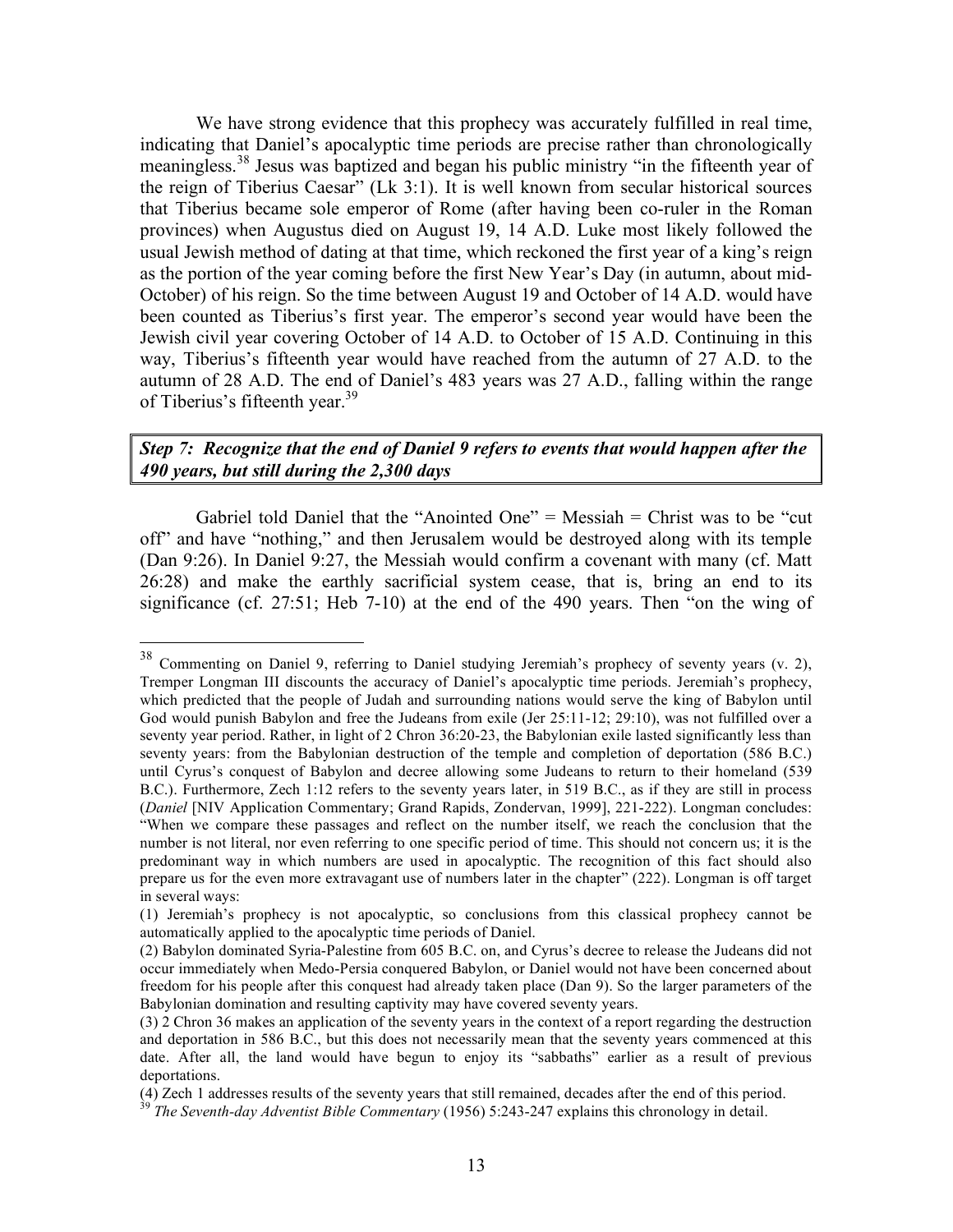abominations will come one who makes desolate, even until a complete destruction, one that is decreed, is poured out on the one who makes desolate" (Dan 9:27).

In Daniel 9, the immediate context of the desolating/appalling abomination is the destruction of the second (Herod's) temple in Jerusalem by the Imperial Roman (horizontal phase of "little horn") army under Titus in A.D. 70, a few decades after the sacrifice of Christ (about A.D. 31). Jesus spoke of this event when he warned, "Therefore when you see the abomination of desolation which was spoken of through Daniel the prophet, standing in the holy place (let the reader understand), then let those who are in Judea flee to the mountains" (Matt 24:15-16). Because the early Christians recognized this sign when the pagan banners of the Roman army stood in the holy space that extended outside the walls of Jerusalem from the temple area, they escaped the destruction of the city.

The language of Daniel 9:27 also ties in to the rest of the story that we already know from 8:11-13, especially in the words of verse 13—"transgression that makes desolate" (NRSV; cf. the parallel "abomination of desolation" in 11:31; 12:11), during the latter part of the 2,300 days. Here Daniel 8 refers to some kind of earthly false worship that the vertical phase of the Roman "little horn"—the Church of Rome—would put in place of the earthly sacrificial and priestly system that Christ had made to cease. Now we can better understand why Daniel 8 would portray Imperial and Papal Rome together under the same "little horn" symbol: Both would perpetrate desolating transgression/abomination after Christ's First Coming. While 9:27 has Imperial Rome in the foreground, the Church of Rome is in the background.

## *Step 8: Recognize that the 2,300 days, like the seventy weeks, must represent years*

Now we know several things:

- The sanctuary that is "justified" at the end of the 2,300 days must be God's heavenly sanctuary, where Christ is ministering (Heb 7-10), because this event remedies the abominations committed by the vertical (papal) phase of the "little horn," which occur after the earthly temple was destroyed in 70 A.D.
- The 2,300 days of Daniel 8 and the 490 years of Daniel 9 both began in the time of the Medo-Persian empire.
- The 2,300 days reach beyond the 490 years, through a time when the Church of Rome would set up false worship, to a time when God would solve this problem. So the 2,300 "day" period reaches from Medo-Persian times all the way through the era of domination by the Church of Rome. Therefore, the "2,300 days" must be longer than the 490 years, and as in the expression "seventy weeks," "eveningmorning" = days must represent years, as elsewhere in some symbolic time prophecies (Num 14:34; Ezek 4:6), and in accordance with the fact that the Hebrew word for "days" (plural of *yom*) can refer to years (e.g., Judg 17:10; 1 Sam 1:21; 27:7).<sup>40</sup>

 <sup>40</sup> For more evidence regarding days <sup>=</sup> years in such contexts, see William Shea, *Selected Studies on Prophetic Interpretation* (ed. Frank Holbrook; revised ed.; Daniel and Revelation Committee Series 1;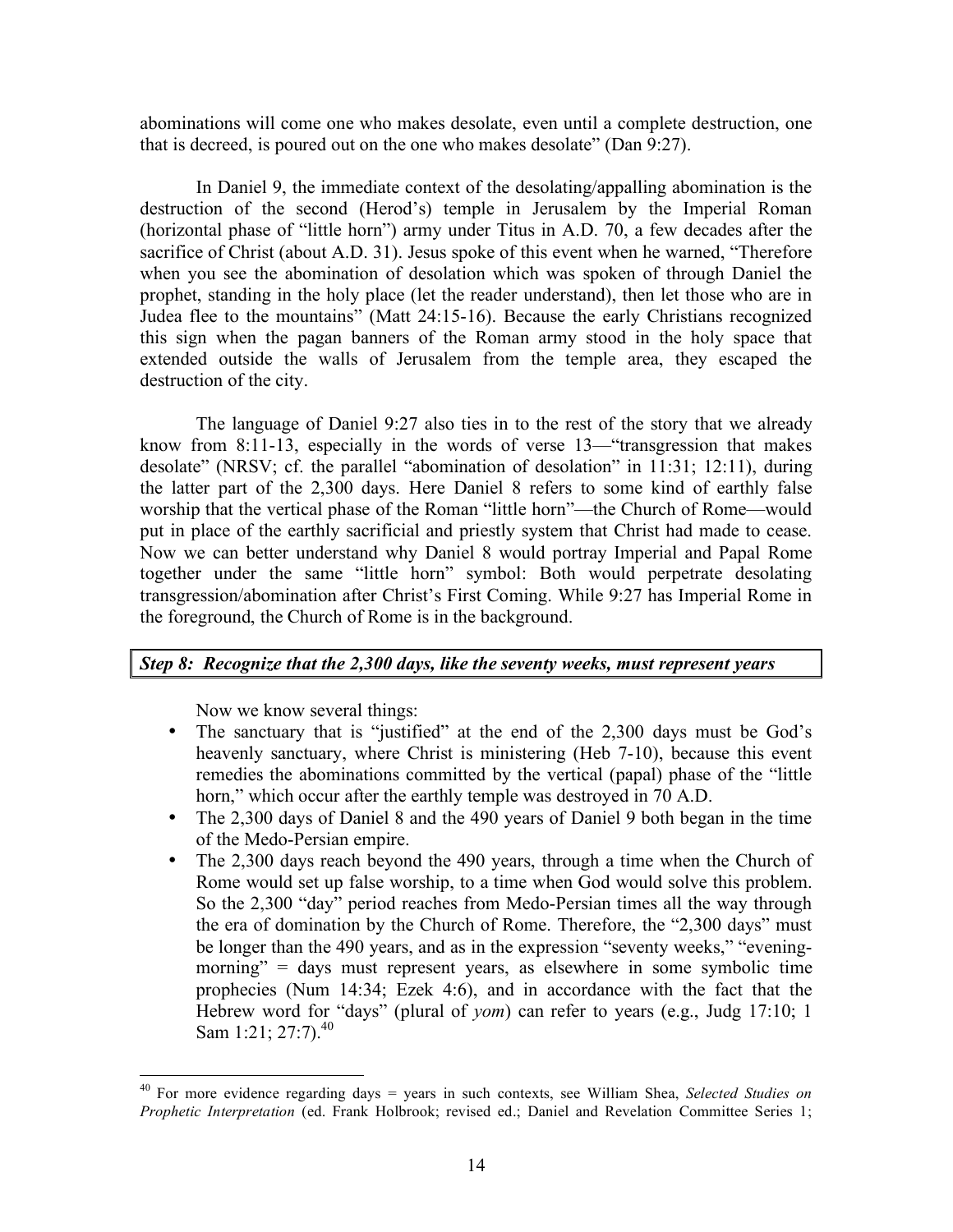## *Step 9: See how the 490 years overlap the first part of the 2,300 years*

Since Gabriel explains "the vision" but gives a beginning point only for the 490 years (Dan 9:23, 25), which is the first phase of the 2,300 years, the beginning point for the 2,300 years must be the same. From 457 B.C., when the city of God's ancient earthly temple began to be restored, the 490 years reached forward to the establishment of Christ's first phase of atonement. The 2,300 years reach forward to the beginning of his second phase of atonement: judgment.

The language of Daniel 9:24 agrees with the idea that the 490 years were the first part of the 2,300 years: "Seventy weeks have been decreed for your people…" The Hebrew word translated "decreed" here (Niphal of *ḥtk*) is not used elsewhere in the Bible. However, in rabbinic Hebrew it is fairly common, most often with the basic meaning, "cut (off)." Objects of cutting could be things such as animal parts, but the word could also be used for cutting a verse into two verses. 41

"Determined" or "decreed" is an extended meaning because in ancient times a legal decision or decree by a government was regarded as something that was "cut" (compare our idiom, "cut a deal"). The Hebrew word is ideal for Daniel 9:24 because both the basic and extended meanings apply: The "seventy weeks" were "cut off" for the Jewish people from the beginning of the 2,300 years and they were "determined/decreed" for the Jewish people.

### *Step 10: Find the end of the 2,300 years*

Since the 490 years began in 457 B.C., the 2,300 years also began in 457 B.C. Now that we have a beginning date, we can easily figure out when the heavenly sanctuary is to be justified according to Daniel 8:14. Going forward 2,300 years from 457 B.C., without a zero year, we come to **1844 A.D**, soon after the civil power of the church of Rome came to its lowest point in 1798.<sup>42</sup> So it makes sense that a heavenly judgment beginning in 1844 would solve problems created by the Roman power after the period of domination by this power had finished.

The implications of this conclusion for modern Christians are staggering. We are living at the time of the pre-Advent Day of Atonement judgment, just before Jesus comes again to conquer Planet Earth and set up his eternal kingdom! The messages of the three angels in Revelation 14 directly apply to us: While Christ, our heavenly high priest, is involved in justifying/vindicating the sanctuary, representing God's holy character, we should be participating in this event by demonstrating our loyalty through keeping the commandments of God and the faith of Jesus (Rev 14:12). Richard Davidson has pointed

Silver Spring, MD: Biblical Research Institute, 1992), 67-110; Gane, *Who's Afraid of the Judgment?,* 68-

<sup>72.</sup> <sup>41</sup> Marcus Jastrow, *<sup>A</sup> Dictionary of the Targumim, the Talmud Babli and Yerushalmi, and the Midrashic*

<sup>&</sup>lt;sup>42</sup> When Napoleon's general, Berthier, captured the pope.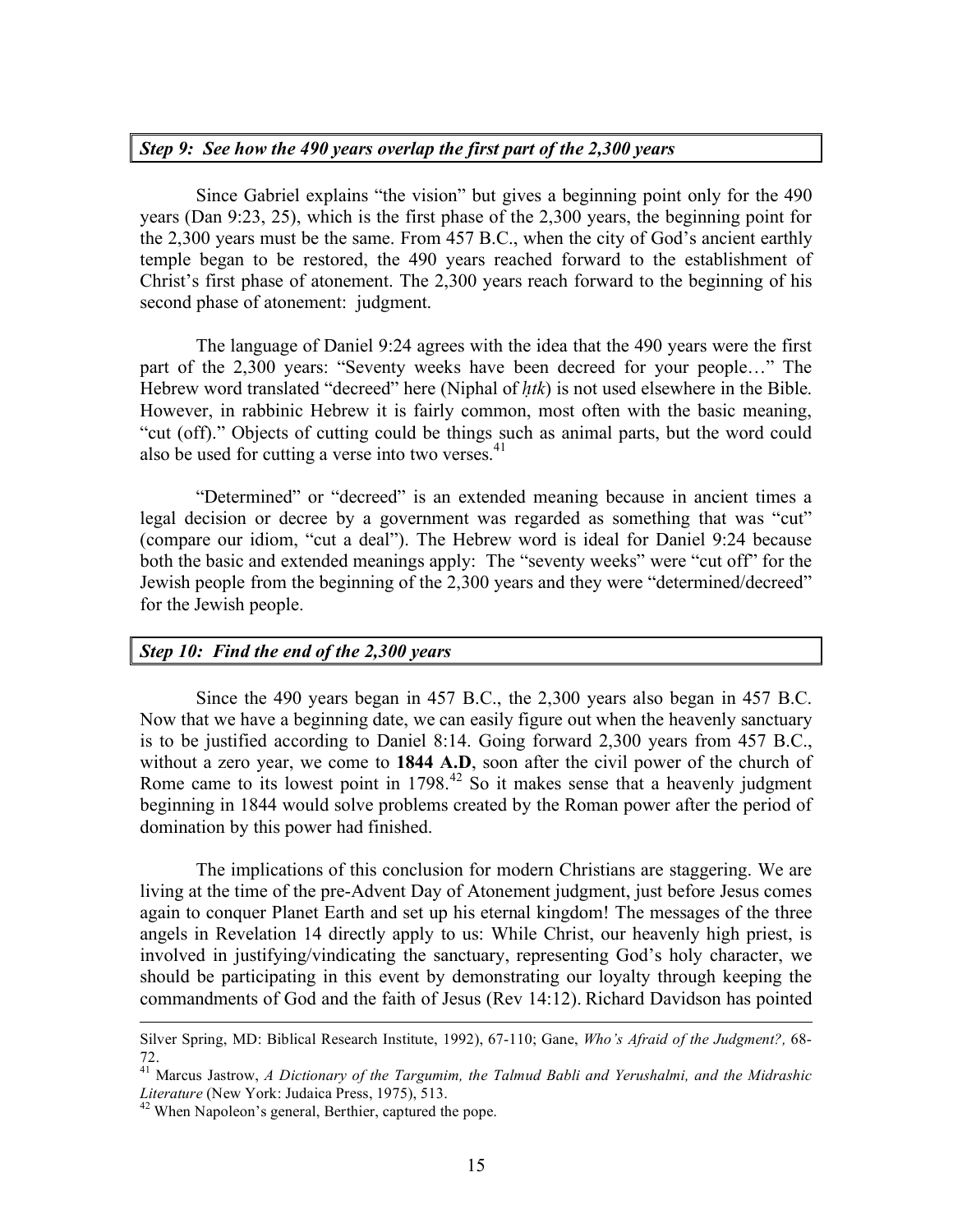out three major reasons why this judgment, prefigured by the Israelite Day of Atonement, is good news: "(1) it restores the gospel to its rightful place, bringing to the believer assurance and vindication in the judgment; (2) it accomplishes the cleansing of the heavenly sanctuary and its earthly counterpart, the soul temples of the saints; and (3) it vindicates the character of God."<sup>43</sup>

#### **CONCLUSION**

Why don't more people accept the eschatological aspects of sanctuary teaching. including a pre-Advent judgment taking place now? Here are a few possible reasons:

- 1. Abandonment of the Reformation view regarding the Church of Rome, in favor of ecumenism and political correctness. Without including the Church of Rome in fulfillment of the "little horn," it is impossible to accurately interpret the time prophecy of Daniel 8:14.
- 2. Abandonment of historicism by most Christians after the disappointment of 1844, when William Miller and his associates predicted Christ's Second Coming on the basis of Daniel 8:14, mistakenly interpreting the cleansing of the "sanctuary" after 2,300 days = years as the cleansing of the world by fire. Other exegetical mistakes and excesses by historicists have not helped the cause of historicism. Well-trained Adventist scholars are now being much more careful and cautious, utilizing all the rich exegetical resources at their disposal, but the stigma is still strong.<sup>44</sup>
- 3. The misconception that the Adventist teaching that Christ began a new phase of heavenly sanctuary ministry in 1844, namely, participation in a pre-Advent judgment in heaven, is simply a face-saving strategy of reinterpretation for disappointed Millerites.<sup>45</sup> Of course, we know that the same kind of argument was long ago directed against the reality of Christ's Resurrection.
- 4. The fact that nothing happened on earth in 1844 to prove the beginning of a new phase of salvation in heaven. Acceptance of this, as with other Christian beliefs, is based on faith in the biblical evidence alone.
- 5. Failure to grasp the role of the pre-Advent judgment in the Lord's plan of salvation, supposing it to legalistically destroy the Gospel assurance of faithful, saved people.<sup>46</sup>
- 6. The misconception that Adventist sanctuary eschatology is based on the writings of Ellen G. White rather than biblical exegesis. While White participated in the Bible study through which the basic Adventist view was developed and she wrote on this

 <sup>43</sup> Richard M. Davidson, "The Good News of Yom Kippur," *Journal of the Adventist Theological Society* <sup>2</sup>

<sup>&</sup>lt;sup>44</sup> For explanation of and comparison between historicism and other approaches, see, e.g., *The Seventh-day Adventist Bible Commentary* (1955), 4:42; Gerhard F. Hasel, "Interpretation of the Chronology of the Seventy Weeks," in *The Seventy Weeks, Leviticus, and the Nature of Prophecy* (ed. Frank Holbrook; Daniel and Revelation Committee Series 3; Washington, D.C.: Biblical Research Institute, 1986), 13-63; William Shea, *Daniel 7-12: Prophecies of the End Time* (The Abundant Life Bible Amplifier; Boise, ID: Pacific Press, 1996), 33-46; Jon Paulien, "The End of Historicism? Reflections on the Adventist Approach to Biblical Apocalyptic—Part One," *Journal of the Adventist Theological Society* <sup>14</sup> (2003): 15-43. <sup>45</sup> So Longman, *Daniel,* 213.

<sup>46</sup> On the role of the judgment, the Gospel, and assurance, see Gane, *Who's Afraid of the Judgment?,* 93- 128.